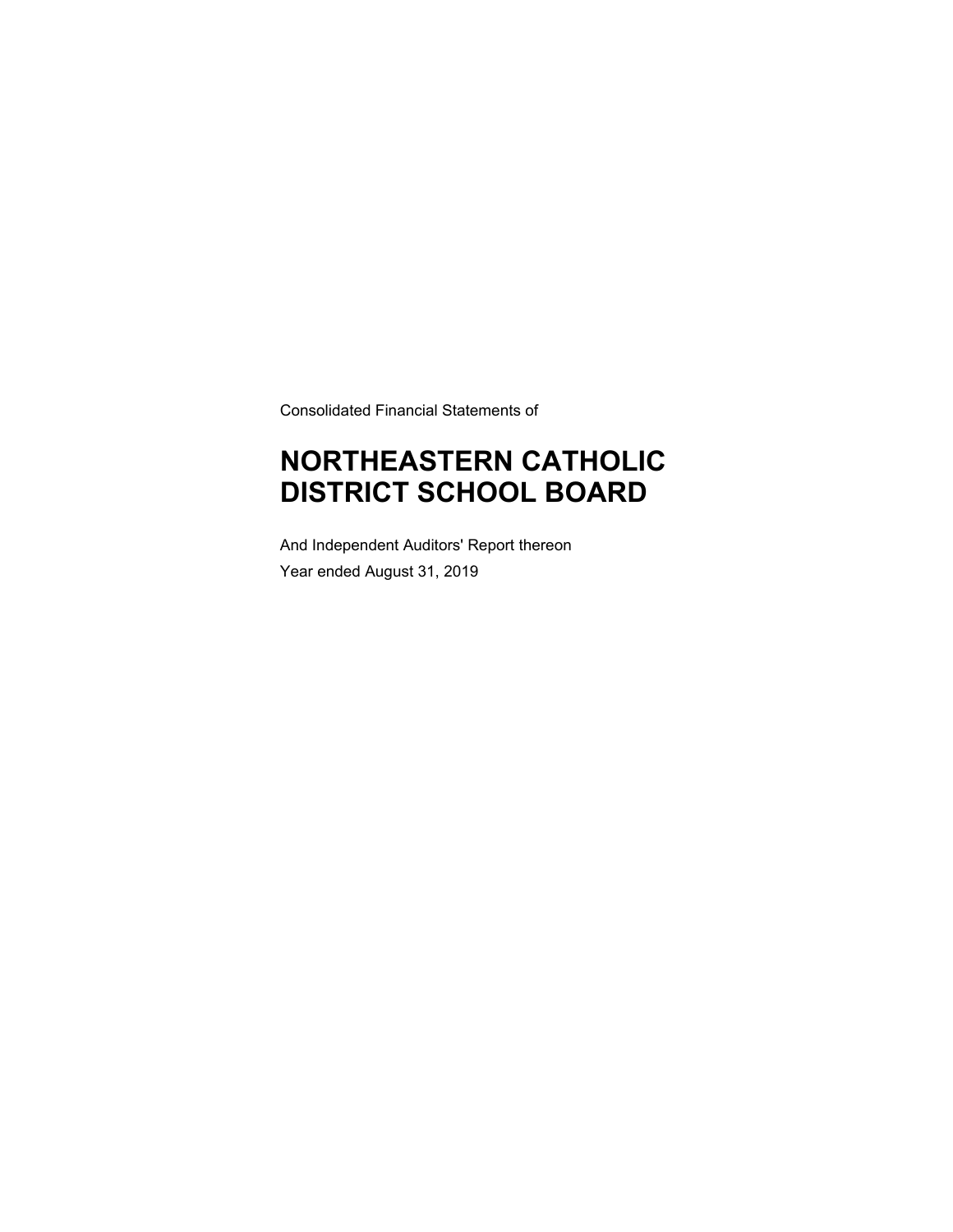# **MANAGEMENT REPORT**

Management's Responsibility for the Consolidated Financial Statements

The accompanying consolidated financial statements of the Northeastern Catholic District School Board are the responsibility of Board management and have been prepared in compliance with the Financial Administration Act, supplemented by Ontario Ministry of Education memorandum 2004:B2 and Ontario Regulation 395/11 of the Financial Administration Act as described in note 1 to the consolidated financial statements.

The preparation of consolidated financial statements necessarily involves the use of estimates based on management's judgement, particularly when transactions affecting the current accounting period cannot be finalized with certainty until future periods.

Board management maintains a system of internal controls designed to provide reasonable assurance that assets are safeguarded, transactions are properly authorized and recorded in compliance with legislative and regulatory requirements, and reliable financial information is available on a timely basis for preparation of the consolidated financial statements. These systems are monitored and evaluated by management.

The Audit Committee of the Board meets with the external auditors to review the consolidated financial statements and discuss any significant financial reporting or internal control matters prior to the Board's approval of the consolidated financial statements.

The consolidated financial statements have been audited by KPMG LLP, independent external auditors appointed by the Board. The accompanying Independent Auditors' Report outlines their responsibilities, the scope of their examination and their opinion on the Board's consolidated financial statements.

Director of Education

 $\boldsymbol{\varkappa}$ 

**Superintendent of Business** 

December 2, 2019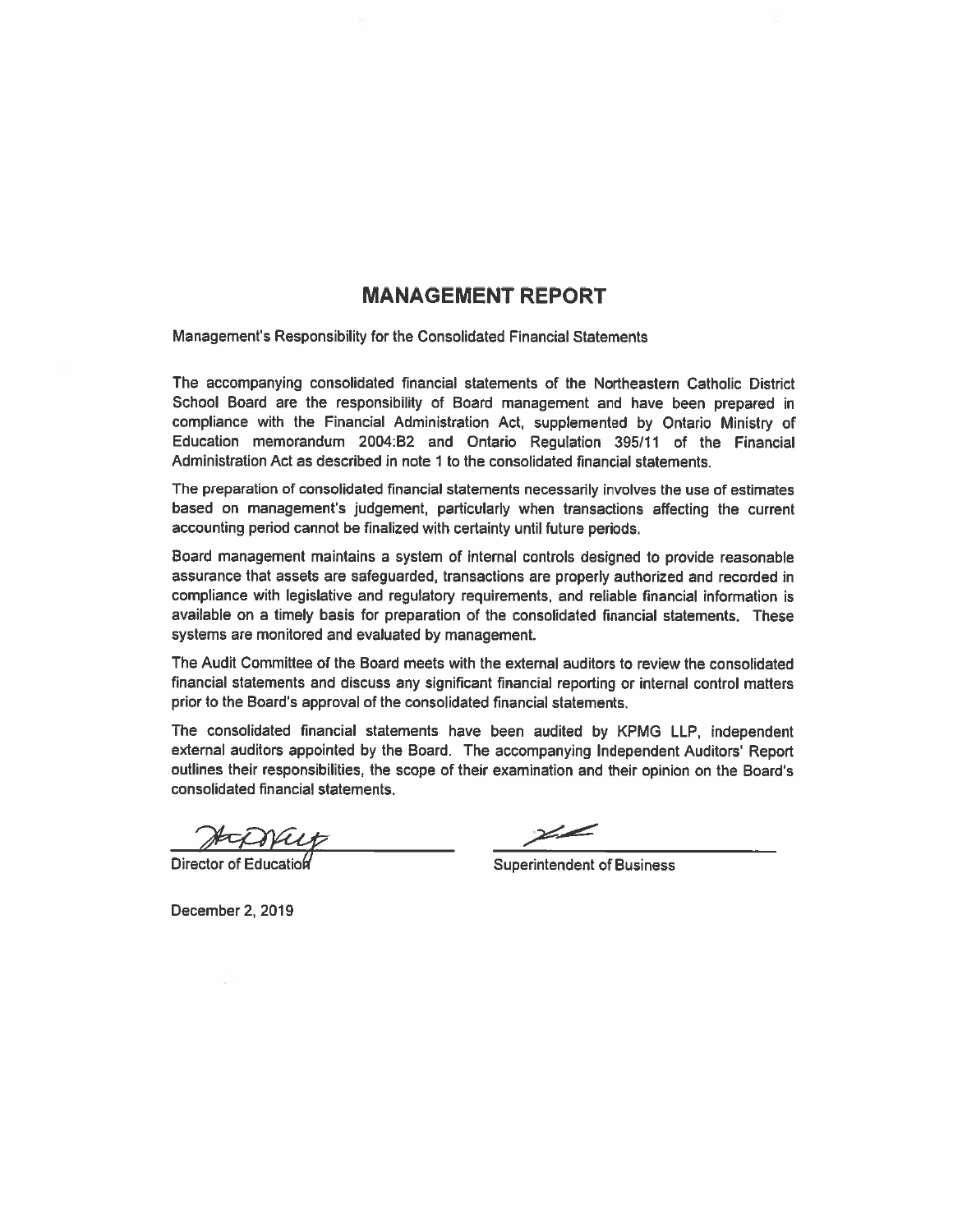

 KPMG LLP Claridge Executive Centre 144 Pine Street Sudbury Ontario P3C 1X3 Canada Telephone (705) 675-8500 Fax (705) 675-7586

# **INDEPENDENT AUDITORS' REPORT**

To the Board of Trustees of the Northeastern Catholic District School Board

# *Qualified Opinion*

We have audited the consolidated financial statements of Northeastern Catholic District School Board (the Entity), which comprise:

- the consolidated statement of financial position as at August 31, 2019
- the consolidated statement of operations and accumulated surplus for the year then ended
- the consolidated statement of changes in net debt for the year then ended
- the consolidated statement of cash flows for the year then ended
- and notes and schedule to the consolidated financial statements, including a summary of significant accounting policies

(Hereinafter referred to as the ''financial statements'').

In our opinion, except for the adjustments, if any, which we might have determined to be necessary had we been able to satisfy ourselves concerning the completeness of school generated funds revenue referred to in the following paragraph, the accompanying financial statements present fairly, in all material respects, the consolidated financial position of the Entity as at August 31, 2019, and its consolidated results of operations and its cash flows for the year then ended in accordance with the basis of accounting described in note 1 to the financial statements.

# *Basis for Qualified Opinion*

In common with many school boards, individual schools derive revenue from school fundraising activities held throughout the year. Adequate documentation and controls were not in place throughout the year to allow us to obtain satisfactory audit verification as to the completeness of these revenues. Accordingly, our verification of these revenues was limited to the amounts recorded in the records of the individual schools.

Therefore, we were not able to determine whether adjustments might be necessary to:

 the financial assets reported in the consolidated statements of financial position as at August 31, 2019 and August 31, 2018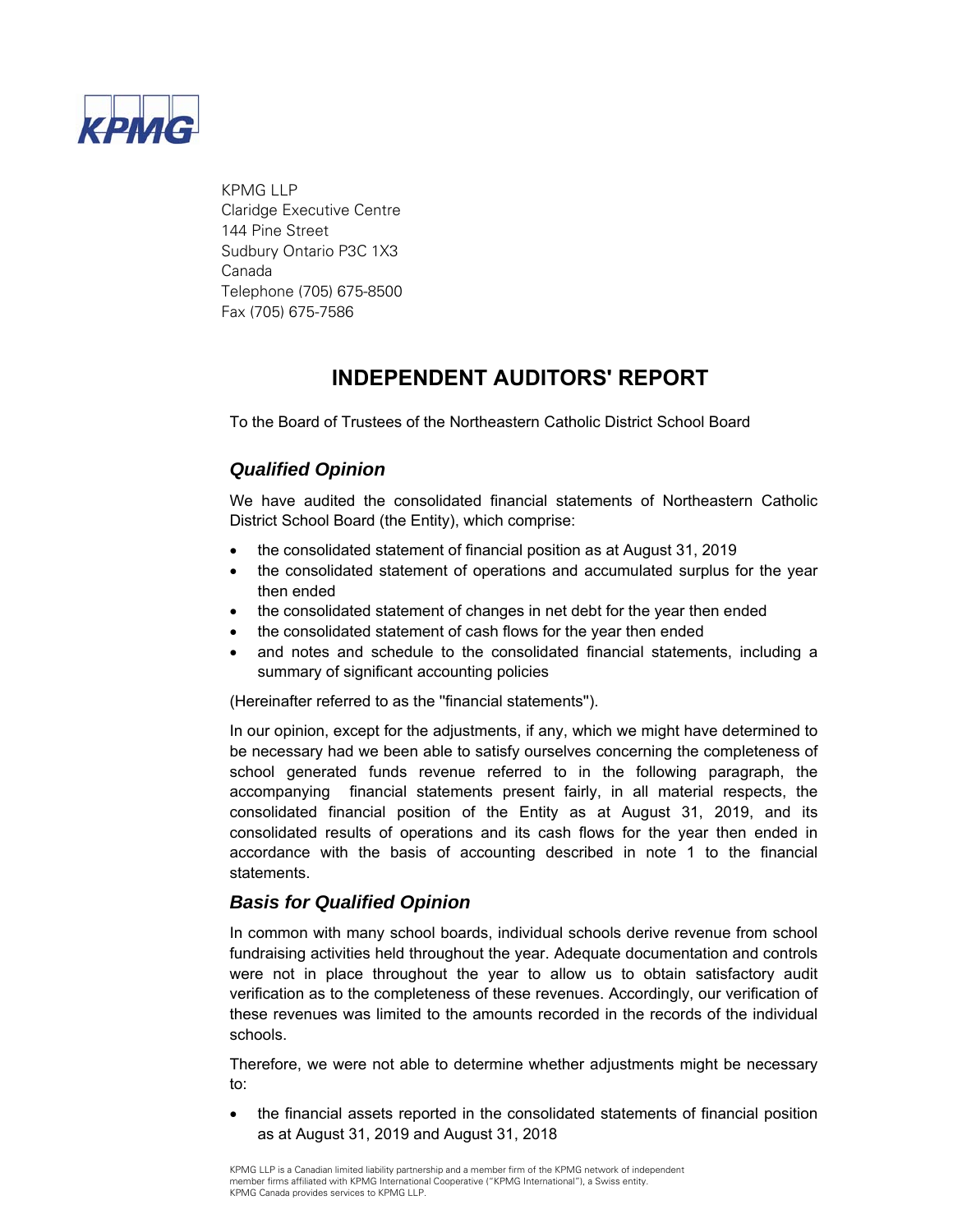

- the school generated funds revenues and annual surplus reported in the consolidated statements of operations and accumulated surplus for the years ended August 31, 2019 and August 31, 2018
- the accumulated surplus, at the beginning and end of the year, reported in the consolidated statements of financial position and consolidated statements of operations and accumulated surplus for the years ended August 31, 2019 and August 31, 2018
- the annual surplus reported in the consolidated statements of cash flows for the years ended August 31, 2019 and August 31, 2018

Our opinion on the financial statements for the year ended August 31, 2018 was qualified accordingly because of the possible effects of this limitation in scope.

We conducted our audit in accordance with Canadian generally accepted auditing standards. Our responsibilities under those standards are further described in the **''Auditors' Responsibilities for the Audit of the Financial Statements''** section of our auditors' report.

We are independent of the Entity in accordance with the ethical requirements that are relevant to our audit of the financial statements in Canada and we have fulfilled our other ethical responsibilities in accordance with these requirements.

We believe that the audit evidence we have obtained is sufficient and appropriate to provide a basis for our qualified opinion.

# *Emphasis of Matter - Financial Reporting Framework*

Without modifying our opinion, we draw attention to note 1 to the financial statements which describes the basis of accounting used in the preparation of these financial statements and the significant differences between such basis of accounting and Canadian public sector accounting standards.

# *Responsibilities of Management for the Financial Statements*

Management is responsible for the preparation and fair presentation of these financial statements in accordance with a basis of accounting described in the notes to the financial statements, and for such internal control as management determines is necessary to enable the preparation of financial statements that are free from material misstatement, whether due to fraud or error.

In preparing the financial statements, management is responsible for assessing the Entity's ability to continue as a going concern, disclosing, as applicable, matters related to going concern and using the going concern basis of accounting unless management either intends to liquidate the Entity or to cease operations, or has no realistic alternative but to do so.

# *Auditors' Responsibilities for the Audit of the Financial Statements*

Our objectives are to obtain reasonable assurance about whether the financial statements as a whole are free from material misstatement, whether due to fraud or error, and to issue an auditors' report that includes our opinion.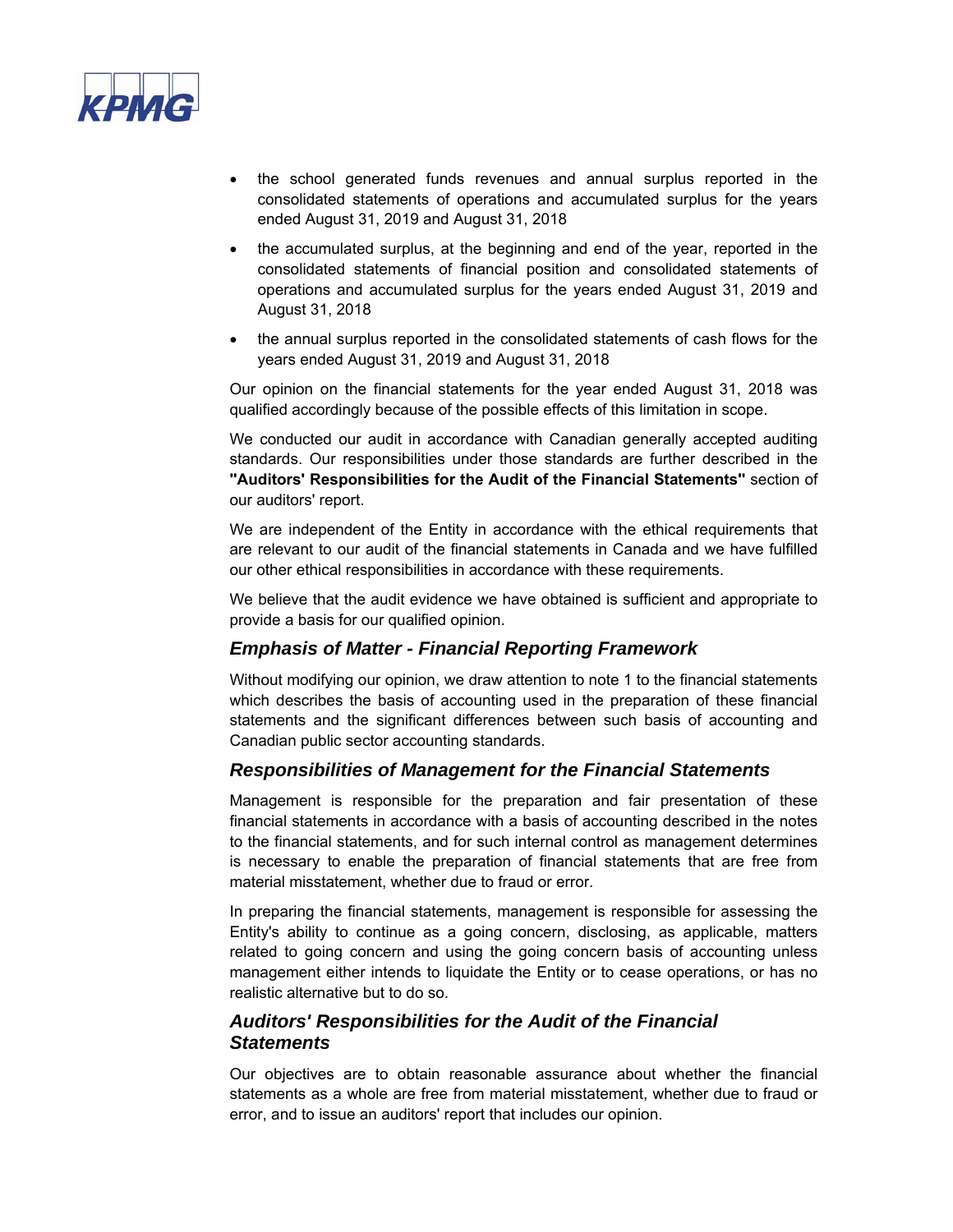

Reasonable assurance is a high level of assurance, but is not a guarantee that an audit conducted in accordance with Canadian generally accepted auditing standards will always detect a material misstatement when it exists.

Misstatements can arise from fraud or error and are considered material if, individually or in the aggregate, they could reasonably be expected to influence the economic decisions of users taken on the basis of the financial statements.

As part of an audit in accordance with Canadian generally accepted auditing standards, we exercise professional judgment and maintain professional skepticism throughout the audit.

We also:

 Identify and assess the risks of material misstatement of the financial statements, whether due to fraud or error, design and perform audit procedures responsive to those risks, and obtain audit evidence that is sufficient and appropriate to provide a basis for our opinion.

The risk of not detecting a material misstatement resulting from fraud is higher than for one resulting from error, as fraud may involve collusion, forgery, intentional omissions, misrepresentations, or the override of internal control.

- Obtain an understanding of internal control relevant to the audit in order to design audit procedures that are appropriate in the circumstances, but not for the purpose of expressing an opinion on the effectiveness of the Entity's internal control.
- Evaluate the appropriateness of accounting policies used and the reasonableness of accounting estimates and related disclosures made by management.
- Conclude on the appropriateness of management's use of the going concern basis of accounting and, based on the audit evidence obtained, whether a material uncertainty exists related to events or conditions that may cast significant doubt on the Entity's ability to continue as a going concern. If we conclude that a material uncertainty exists, we are required to draw attention in our auditors' report to the related disclosures in the financial statements or, if such disclosures are inadequate, to modify our opinion. Our conclusions are based on the audit evidence obtained up to the date of our auditors' report. However, future events or conditions may cause the Entity's to cease to continue as a going concern.
- Evaluate the overall presentation, structure and content of the financial statements, including the disclosures, and whether the financial statements represent the underlying transactions and events in a manner that achieves fair presentation
- Communicate with those charged with governance regarding, among other matters, the planned scope and timing of the audit and significant audit findings, including any significant deficiencies in internal control that we identify during our audit.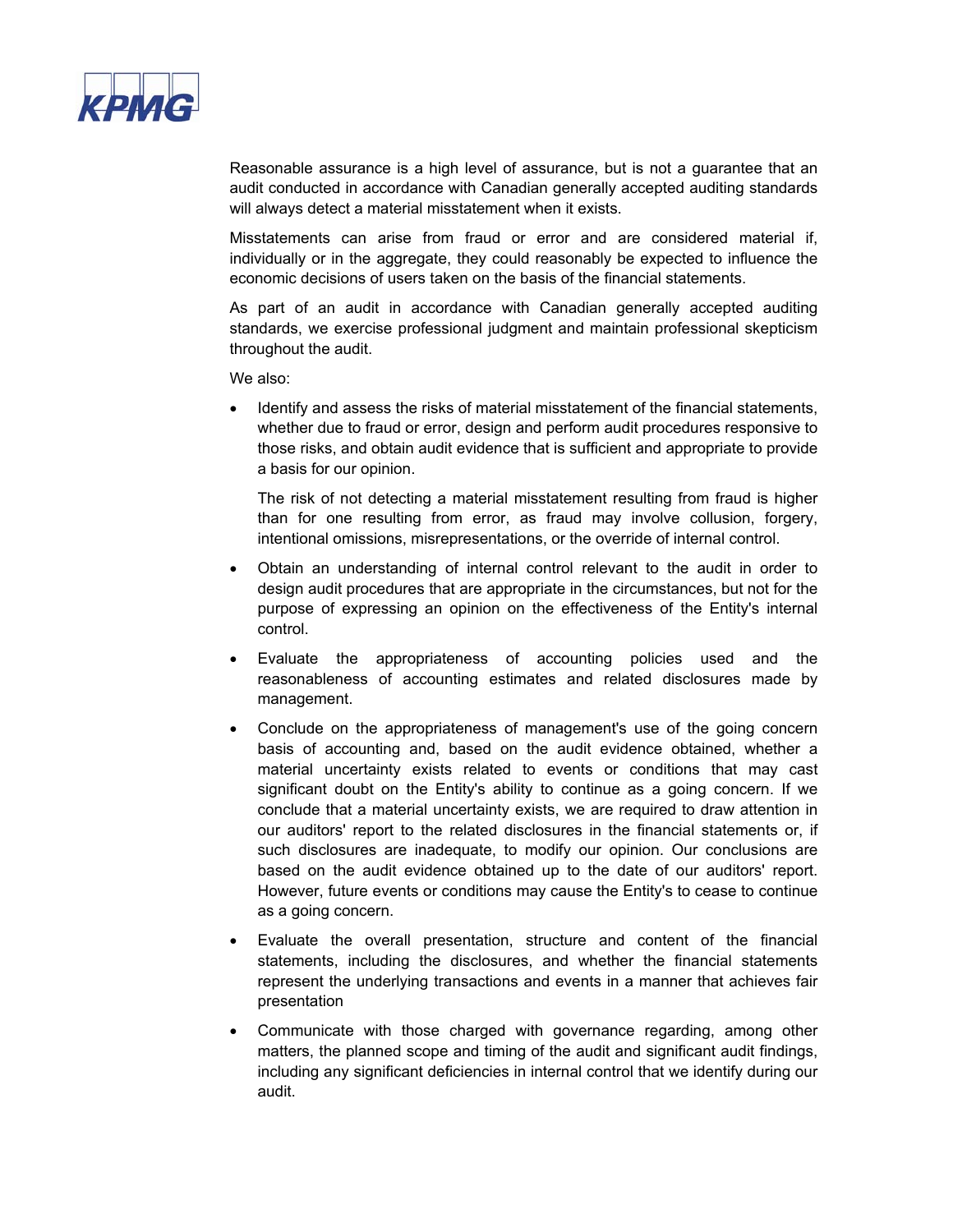

 Obtain sufficient audit evidence regarding the financial information of the entities or business activities within the Group Entity to express an opinion on the financial statements. We are responsible for the direction, supervision and performance of the group audit. We remain solely responsible for our audit opinion.

 $KPMG$  14P

Chartered Professional Accountants, Licensed Public Accountants

Sudbury, Canada December 2, 2019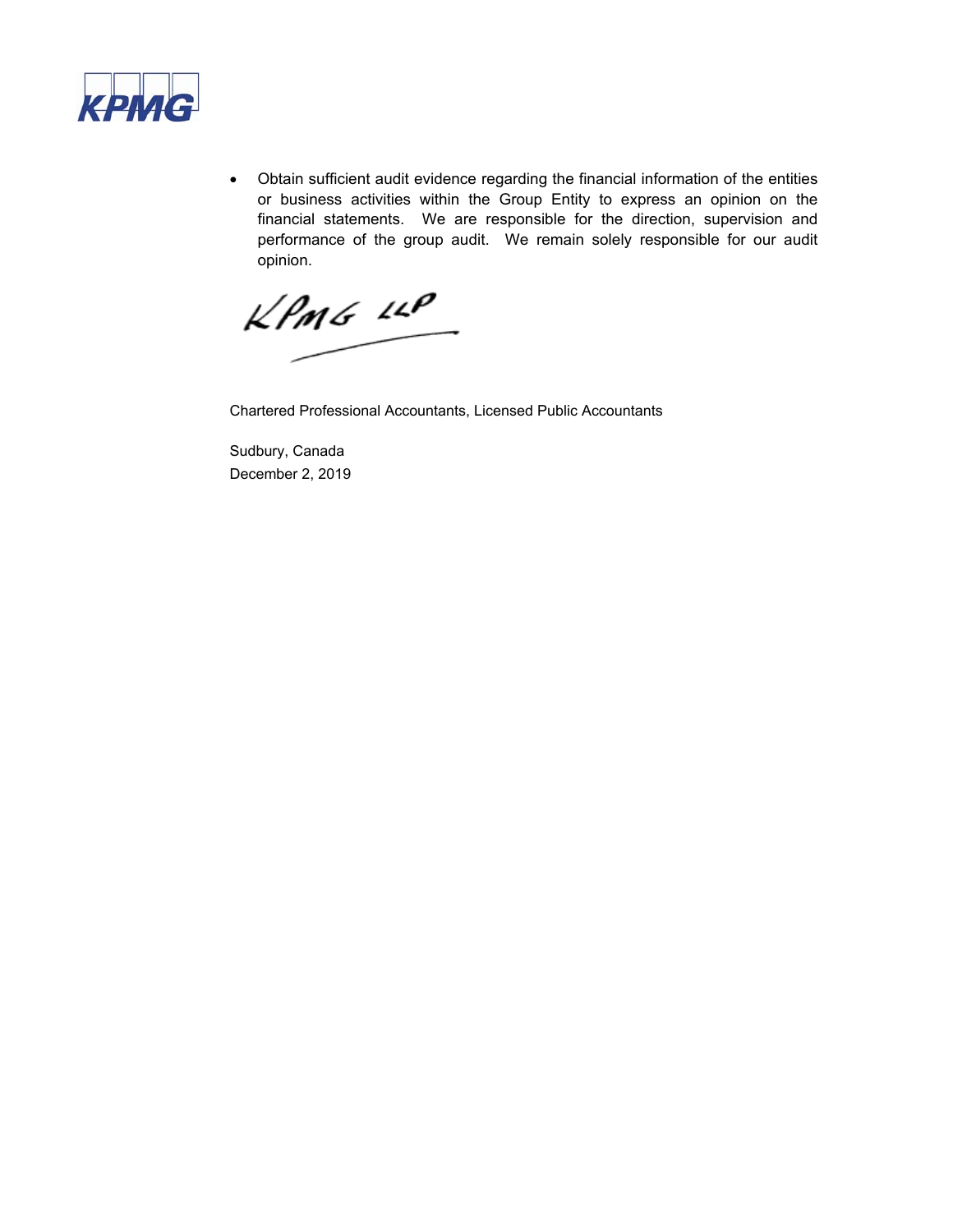**Consolidated Statement of Financial Position** 

As at August 31, 2019, with comparative information for 2018

|                                                                 | 2019            | 2018           |
|-----------------------------------------------------------------|-----------------|----------------|
|                                                                 |                 |                |
| <b>Financial assets:</b>                                        |                 |                |
| Cash and cash equivalents                                       | \$<br>6,620,213 | 9,517,619      |
| Accounts receivable (note 3)                                    | 6,051,129       | 1,829,844      |
| Accounts receivable - Government of Ontario Capital (note 4)    | 2,908,253       | 5,290,104      |
| Assets held for sale (note 5)                                   | 182,956         | 577,956        |
| <b>Total financial assets</b>                                   | 15,762,551      | 17,215,523     |
| <b>Financial liabilities:</b>                                   |                 |                |
| Accounts payable and accrued liabilities (note 6)               | 3,825,920       | 5,865,882      |
| Deferred revenue (note 8)                                       | 3,128,939       | 3,591,475      |
| Accrued interest on net long-term liabilities                   | 49,515          | 22,362         |
| Retirement and other employee future benefits payable (note 10) | 1,168,189       | 1,146,181      |
| Net long-term liabilities (note 11)                             | 2,883,967       | 2,993,676      |
| Deferred capital contributions (note 9)                         | 41,024,848      | 39, 111, 773   |
| <b>Total financial liabilities</b>                              | 52,081,378      | 52,731,349     |
| Net debt                                                        | (36, 318, 827)  | (35, 515, 826) |
| Non-financial assets:                                           |                 |                |
| <b>Prepaid expenses</b>                                         | 194,616         | 376,872        |
| Tangible capital assets (note 13)                               | 43,371,601      | 41,644,270     |
| <b>Total non-financial assets</b>                               | 43,566,217      | 42,021,142     |
| Commitments (note 17)                                           |                 |                |
| Contingent liabilities (note 18)                                |                 |                |
| Accumulated surplus (note 14)                                   | \$<br>7,247,390 | 6,505,316      |

See accompanying notes to the consolidated financial statements.

Approved on behalf of the Board:

Coller Lordes **Board of Trustee Board of Trustee**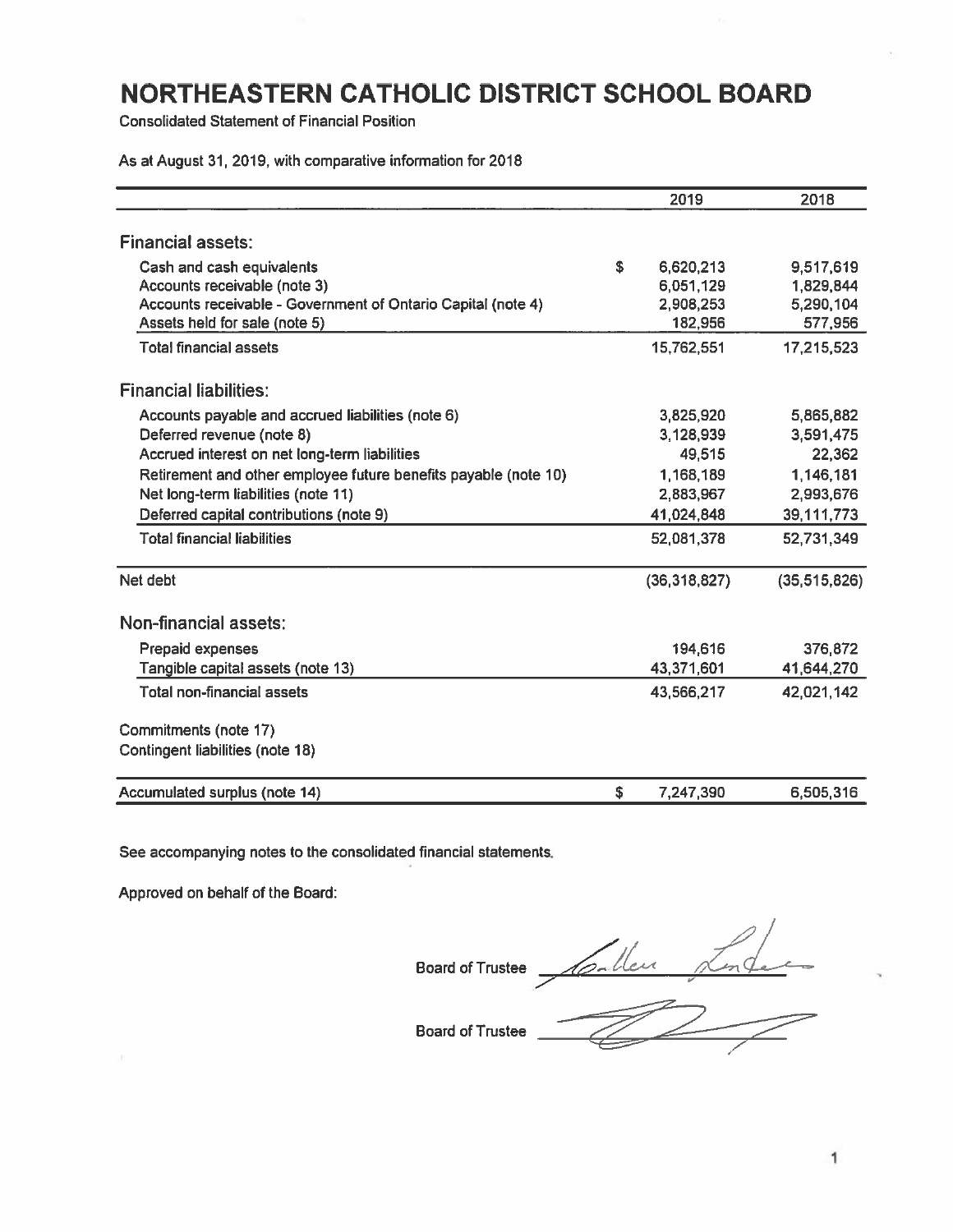Consolidated Statement of Operations and Accumulated Surplus

Year ended August 31, 2019, with comparative information for 2018

|                                                  | 2019             | 2019         | 2018       |
|--------------------------------------------------|------------------|--------------|------------|
|                                                  | <b>Budget</b>    | Actual       | Actual     |
|                                                  |                  |              |            |
| Revenue:                                         |                  |              |            |
| Government of Ontario grants:                    |                  |              |            |
| - Grants for Student Needs                       | \$<br>34,648,164 | 34, 187, 329 | 33,430,958 |
| - Provincial legislative grant                   | 4,014,717        | 4,080,920    | 3,842,421  |
| - Other                                          | 1,695,788        | 2,164,051    | 1,684,729  |
| - Amortization of deferred capital contributions | 1,397,355        | 2,004,020    | 1,590,173  |
| Federal grants and fees                          | 226,236          | 400,495      | 500,932    |
| Other revenue - school boards                    | 25,000           | 29,899       | 59,398     |
| Other fees and revenue                           | 102,000          | 247,072      | 381,269    |
| Investment income                                | 35,000           | 89,120       | 90,170     |
| School generated funds                           | 975,000          | 974,657      | 1,065,599  |
| Total revenue                                    | 43,119,260       | 44, 177, 563 | 42,645,649 |
| Expenses (note 12):                              |                  |              |            |
| Instruction                                      | 30,508,751       | 29,566,167   | 28,701,479 |
| Administration                                   | 2,666,041        | 2,984,633    | 2,777,756  |
| Transportation                                   | 3,358,810        | 3,440,787    | 3,215,494  |
| Pupil accommodation                              | 5,470,244        | 6,335,057    | 5,663,179  |
| Other                                            | 130,443          | 130,443      | 130,415    |
| School funded activities                         | 975,000          | 978,402      | 988,765    |
| Total expenses                                   | 43,109,289       | 43,435,489   | 41,477,088 |
| Annual surplus                                   | 9,971            | 742,074      | 1,168,561  |
| Accumulated surplus, beginning of year           | 6,505,316        | 6,505,316    | 5,336,755  |
| Accumulated surplus, end of year                 | \$<br>6,515,287  | 7,247,390    | 6,505,316  |

See accompanying notes to the consolidated financial statements.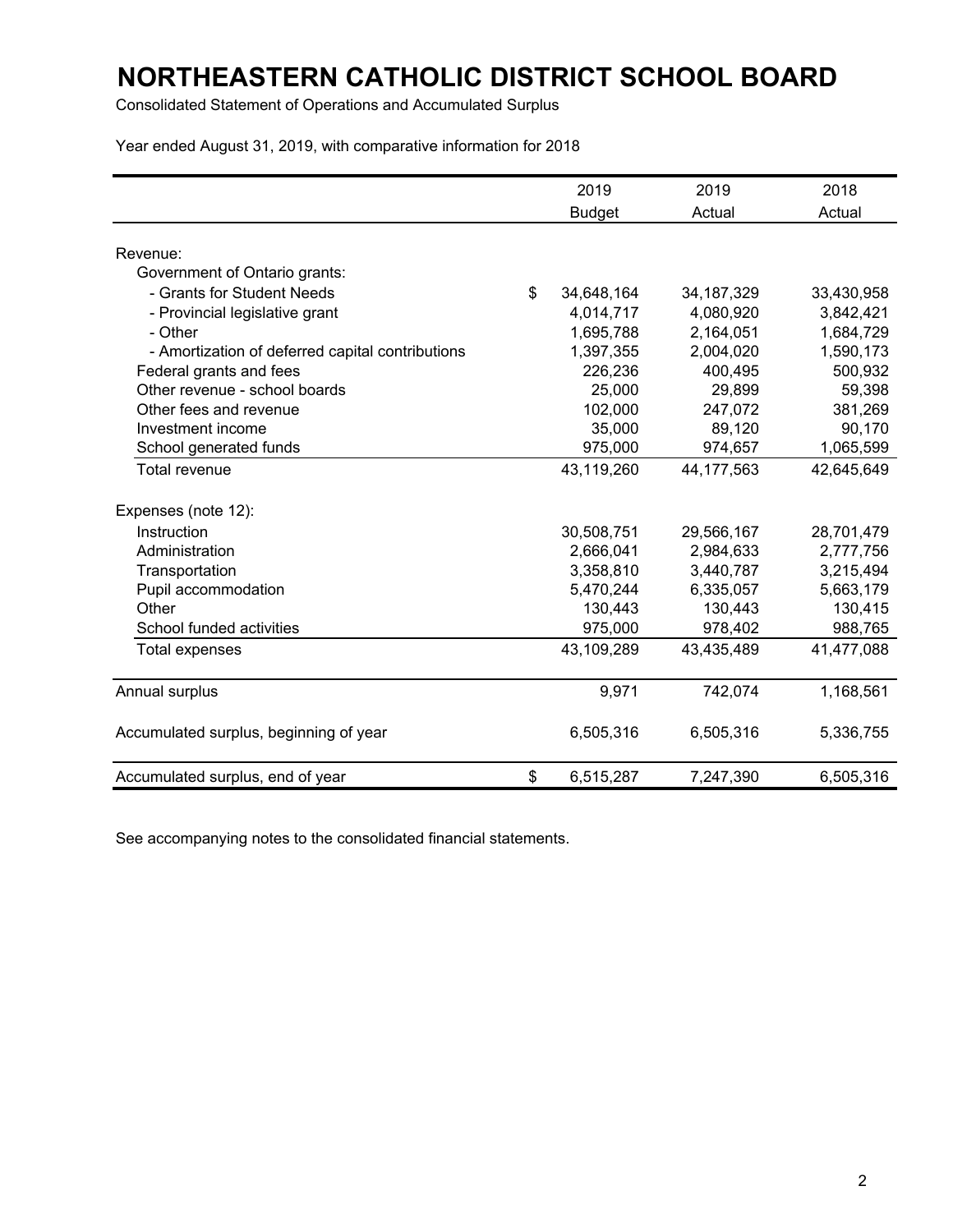Consolidated Statement of Change in Net Debt

Year ended August 31, 2019, with comparative information for 2018

|                                         | 2019                 | 2019         | 2018           |
|-----------------------------------------|----------------------|--------------|----------------|
|                                         | Budget               | Actual       | Actual         |
| Annual surplus                          | \$<br>9,971          | 742,074      | 1,168,561      |
| Tangible capital assets:                |                      |              |                |
| Acquisition of tangible capital assets  | (5,528,968)          | (3,962,457)  | (12, 552, 727) |
| Amortization of tangible capital assets | 1,583,100            | 2,189,764    | 1,775,919      |
| Proceeds on disposal of capital assets  |                      | 8,000        |                |
| Loss on sale of tangible capital assets |                      | 37,362       | 44,723         |
|                                         | (3,945,868)          | (1,727,331)  | (10, 732, 085) |
| Prepaid expenses:                       |                      |              |                |
| Acquisition of prepaid expenses         |                      | (194, 616)   | (376, 872)     |
| Use of prepaid expenses                 |                      | 376,872      | 192,956        |
|                                         |                      | 182,256      | (183, 916)     |
| Decrease in net debt                    | (3,935,897)          | (803,001)    | (9,747,440)    |
| Net debt, beginning of year             | (35, 515, 826)       | (35,515,826) | (25, 768, 386) |
| Net debt, end of year                   | \$<br>(39, 451, 723) | (36,318,827) | (35, 515, 826) |

See accompanying notes to consolidated financial statements.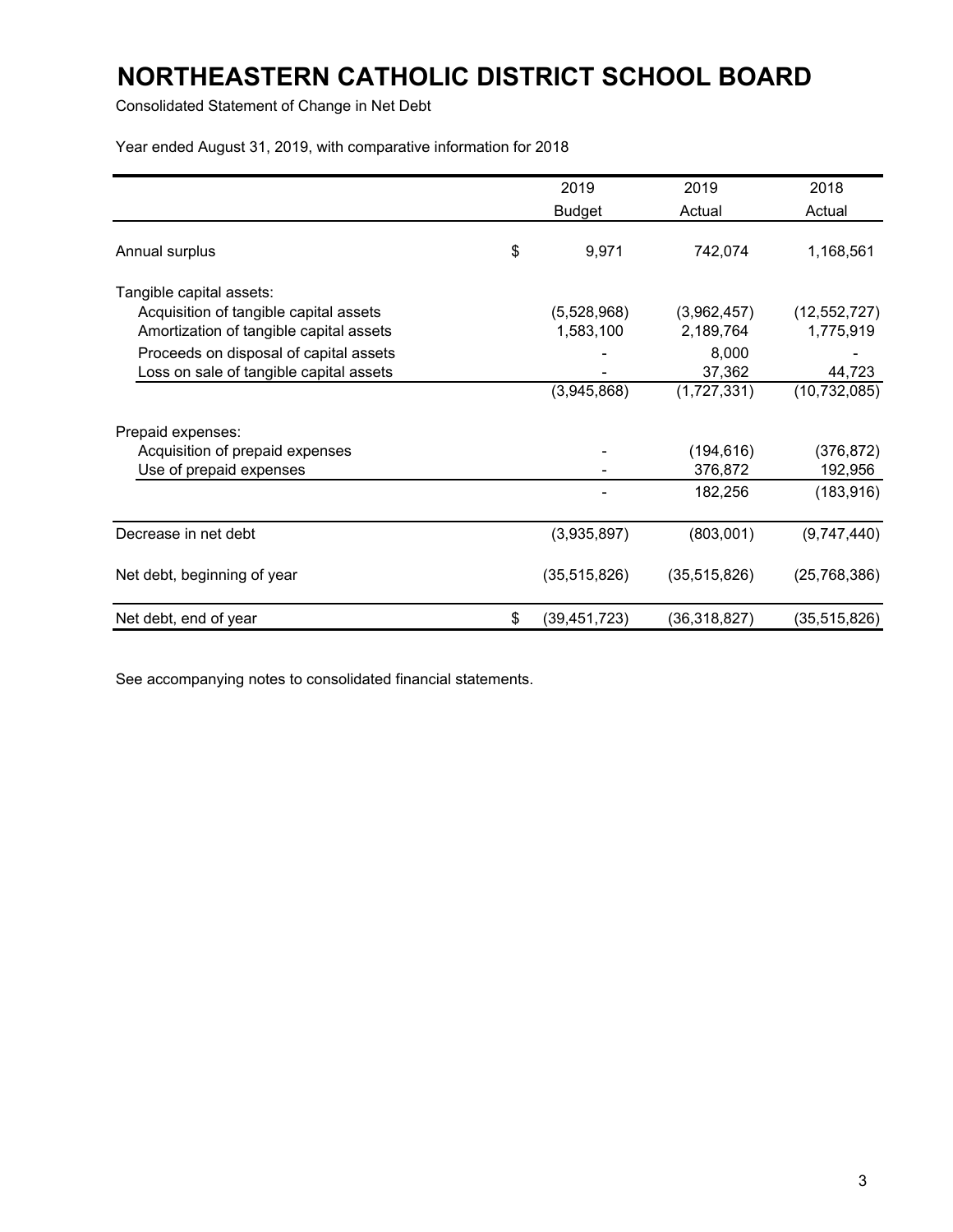Consolidated Statement of Cash Flows

Year ended August 31, 2019, with comparative information for 2018

|                                                                       | 2019        | 2018           |
|-----------------------------------------------------------------------|-------------|----------------|
|                                                                       |             |                |
| Operating transactions:                                               |             |                |
| \$<br>Annual surplus                                                  | 742,074     | 1,168,561      |
| Items not involving cash:                                             |             |                |
| Amortization of tangible capital assets                               | 2,189,764   | 1,775,919      |
| Amortization of deferred capital contributions                        | (2,004,020) | (1,590,173)    |
| Gain on sale of assets held for sale                                  | (180,000)   |                |
| Gain on disposal of deferred capital contributions                    | (45, 362)   |                |
| Loss on sale of tangible capital assets                               | 37,362      | 70,500         |
|                                                                       | 739,818     | 1,424,807      |
| Change in non-cash assets and liabilities:                            |             |                |
| Decrease in accounts receivable                                       | (4,221,285) | (139, 734)     |
| Increase (decrease) in accounts payable and                           |             |                |
| accrued liabilities                                                   | (2,039,962) | 2,896,246      |
| Decrease in deferred revenue                                          | (462, 536)  | (1, 393, 835)  |
| Increase (decrease) in accrued interest on long-term debt             | 27,153      | (51,990)       |
| Increase (decrease) in employee future benefits                       | 22,008      | (70, 025)      |
| Decrease (increase) in prepaid expenses                               | 182,256     | (183, 916)     |
| Cash provided by (used for) operating transactions                    | (5,752,548) | 2,481,553      |
| Capital transactions:                                                 |             |                |
| Cash used to acquire tangible capital assets                          | (3,962,457) | (12, 552, 727) |
| Proceeds on disposal of assets held for sale                          | 575,000     |                |
| Proceeds on disposal of tangible capital assets                       | 8,000       |                |
| Cash applied to capital transactions                                  | (3,379,457) | (12, 552, 727) |
| Financing transactions:                                               |             |                |
| Long-term debt repaid                                                 | (109, 709)  | (1,001,421)    |
| Increase (decrease) in accounts receivable - Approved Capital Funding | 2,381,851   | (564, 251)     |
| Transfer to (from) deferred capital contributions                     | 3,962,457   | 12,552,727     |
| Cash provided by financing transactions                               | 6,234,599   | 10,987,055     |
|                                                                       |             |                |
| Increase (decrease) in cash and cash equivalents                      | (2,897,406) | 915,881        |
| Cash and cash equivalents, beginning of year                          | 9,517,619   | 8,601,738      |
| \$<br>Cash and cash equivalents, end of year                          | 6,620,213   | 9,517,619      |

See accompanying notes to consolidated financial statements.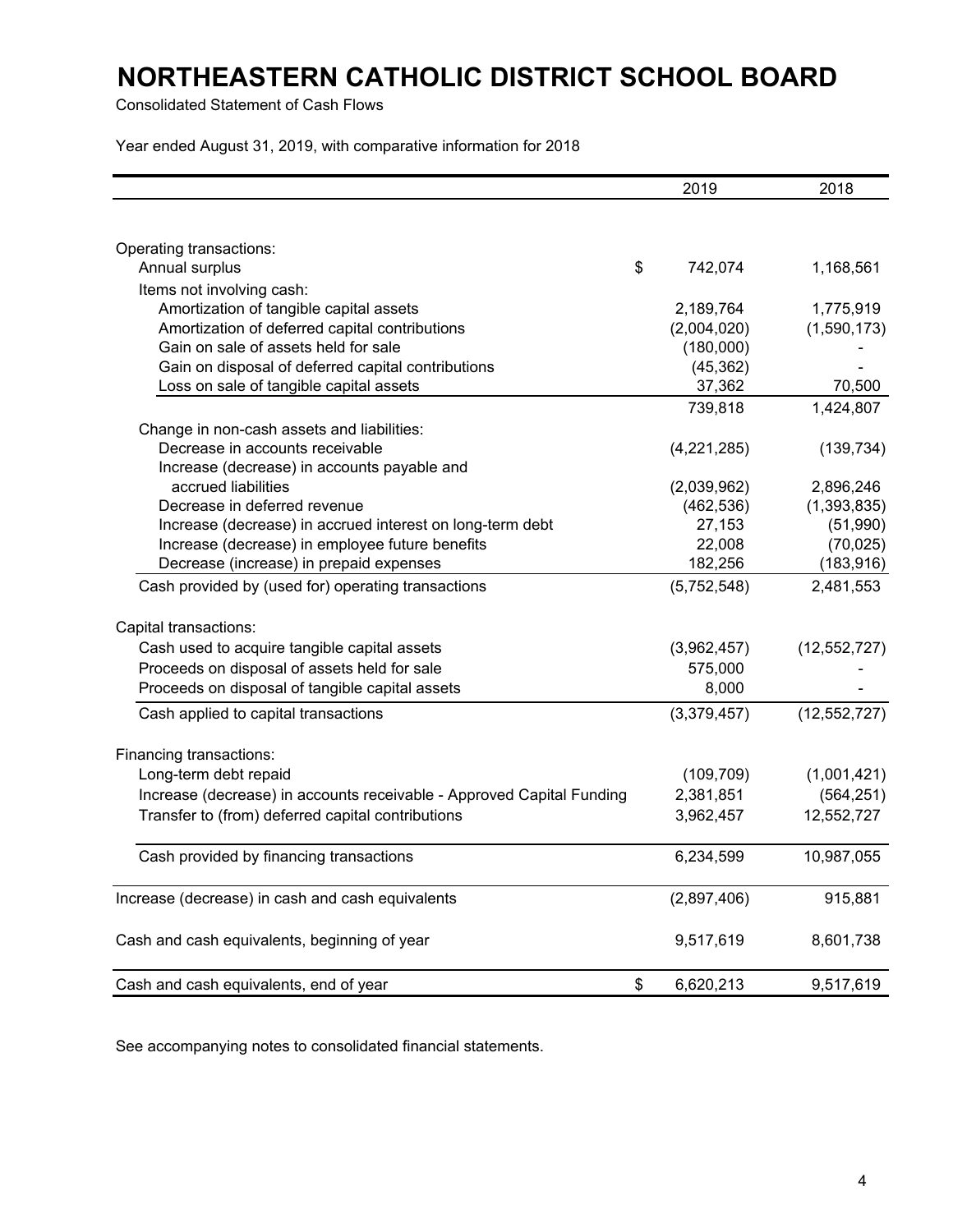Notes to Consolidated Financial Statements

Year ended August 31, 2019

The Northeastern Catholic District School Board is an English Catholic school board formed on January 1, 1998 from the English Language sections of four separate school boards. The School Board, which covers an area from Cobalt to Moosonee, Ontario, has one secondary and thirteen elementary schools under its jurisdiction.

### **1. Significant accounting policies:**

The consolidated financial statements of the Northeastern Catholic District School Board (the "Board") have been prepared by management in accordance with the basis of accounting described below. The consolidated financial statements contain the following significant accounting policies:

### (a) Basis of accounting:

The consolidated financial statements have been prepared in accordance with the Financial Administration Act supplemented by Ontario Ministry of Education memorandum 2004:B2 and Ontario Regulation 395/11 of the Financial Administration Act.

The Financial Administration Act requires that the consolidated financial statements be prepared in accordance with the accounting principles determined by the relevant ministry of the Government of Ontario. A directive was provided by the Ontario Ministry of Education within memorandum 2004:B2 requiring school boards to adopt Canadian public sector accounting standards commencing with their year ended August 31, 2004 and that changes may be required to the application of these standards as a result of regulation.

In 2011, the government passed Ontario Regulation 395/11 of the Financial Administration Act. The regulation requires that contributions received or receivable for the acquisition or development of depreciable tangible capital assets and contributions of depreciable tangible capital assets for use in providing services, be recorded as deferred capital contributions and be recognized as revenue in the statement of operations and accumulated surplus over the periods during which the asset is used to provide service at the same rate that amortization is recognized in respect of the related asset. The regulation further requires that if the net book value of the depreciable tangible capital asset is reduced for any reason other than amortization, a proportionate reduction of the deferred capital contribution along with a proportionate increase in the revenue be recognized. For Ontario school boards, these contributions include government transfers, externally restricted contributions and, historically, property tax revenue.

The accounting policy requirements under Ontario Regulation 395/11 are significantly different from the requirements of Canadian public sector accounting standards which require that:

- government transfers, which do not contain a stipulation that creates a liability, be recognized as revenue by the recipient when approved by the transferor and the eligibility criteria have been met in accordance with public sector accounting standard PS3410;
- externally restricted contributions be recognized as revenue in the period in which the resources are used for the purpose or purposes specified in accordance with public sector accounting standard PS3100; and
- property taxation revenue be reported as revenue when received or receivable in accordance with public sector accounting standard PS3510.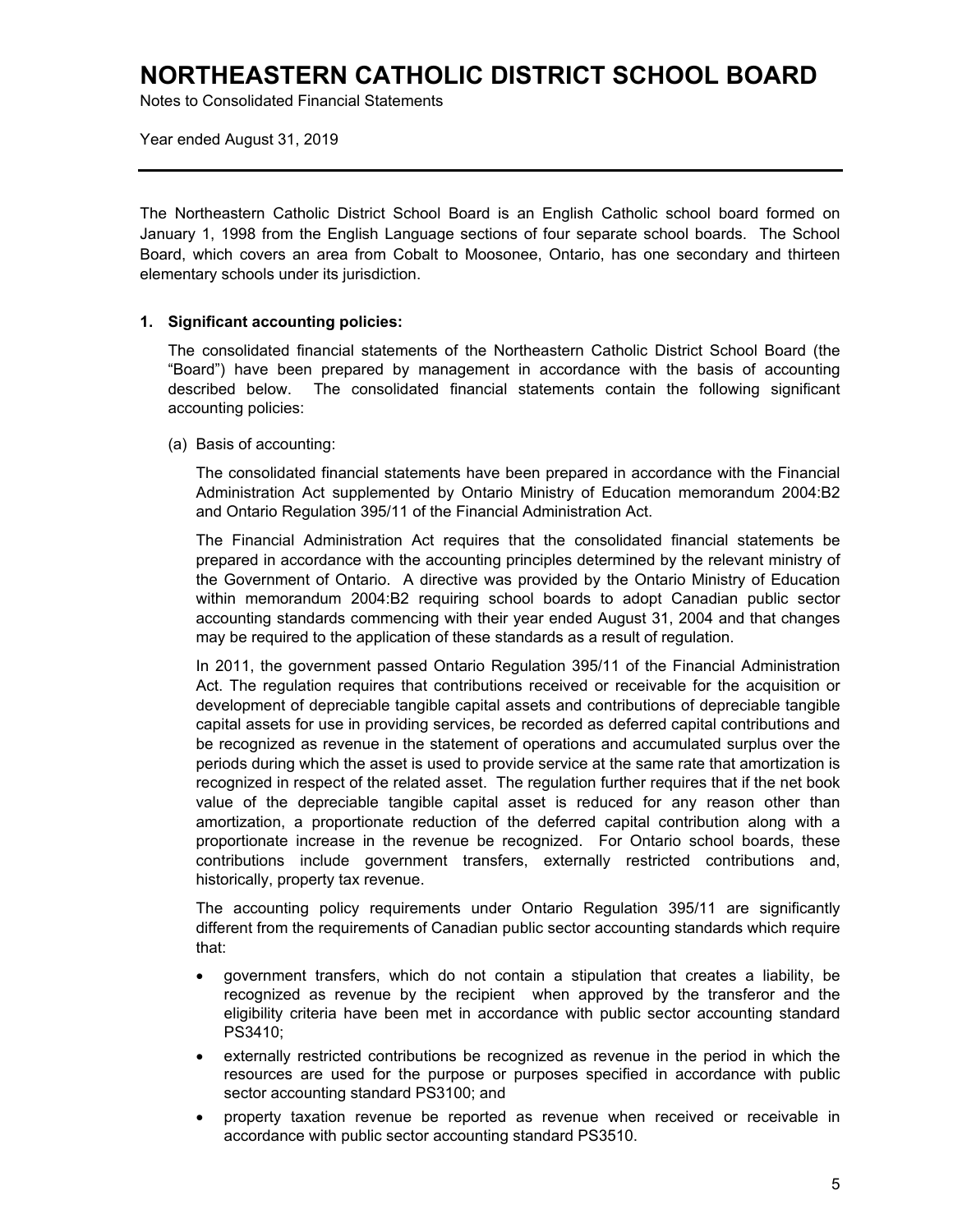Notes to Consolidated Financial Statements

Year ended August 31, 2019

### **1. Significant accounting policies (continued):**

(a) Basis of accounting (continued):

As a result, revenue recognized in the statement of operations and accumulated surplus and certain related deferred revenues and deferred capital contributions would be recorded differently under Canadian Public Sector Accounting Standards.

(b) Reporting entity:

The consolidated financial statements reflect the assets, liabilities, revenues and expenses of the reporting entity. The reporting entity is comprised of all organizations accountable for the administration of their financial affairs and resources to the Board and which are controlled by the Board, including:

- i) School generated funds: the assets, liabilities, revenues, expenses that exist at the school level and which are deemed to be controlled by the Board, have been reflected in the consolidated financial statements.
- ii) The Board is one of three school boards that entered into a partnership agreement to share certain costs related to transportation. As a result, the Board's consolidated financial statements reflect proportionate consolidation, whereby they include the assets that it controls, the liabilities that it has incurred, and its pro-rata share of revenue and expenses.
- (c) Trust funds:

Trust funds and their related operations administered by the Board are not included in the consolidated financial statements as they are not controlled by the Board.

(d) Cash and cash equivalents:

Cash and cash equivalents consist of cash-on-hand, demand deposits and short-term investments. Short-term investments are highly liquid, subject to insignificant risk of changes in value and have a short maturity term of less than 90 days.

(e) Deferred revenue:

The Board receives amounts pursuant to legislation, regulation or agreement that may only be used for certain programs or in the delivery of specific services and transactions. These amounts are recognized as revenue in the fiscal year the related expenditures are incurred or services performed.

(f) Deferred capital contributions:

Contributions received or receivable for the purpose of acquiring or developing a depreciable tangible capital asset for use in providing services, or any contributions of depreciable tangible capital assets received or receivable for use in providing services, are recorded as deferred capital contributions when the asset is acquired as required under Ontario Regulation 395/11 of the Financial Administration Act. Amounts are recognized into revenue at the same rate as the related tangible capital asset is amortized.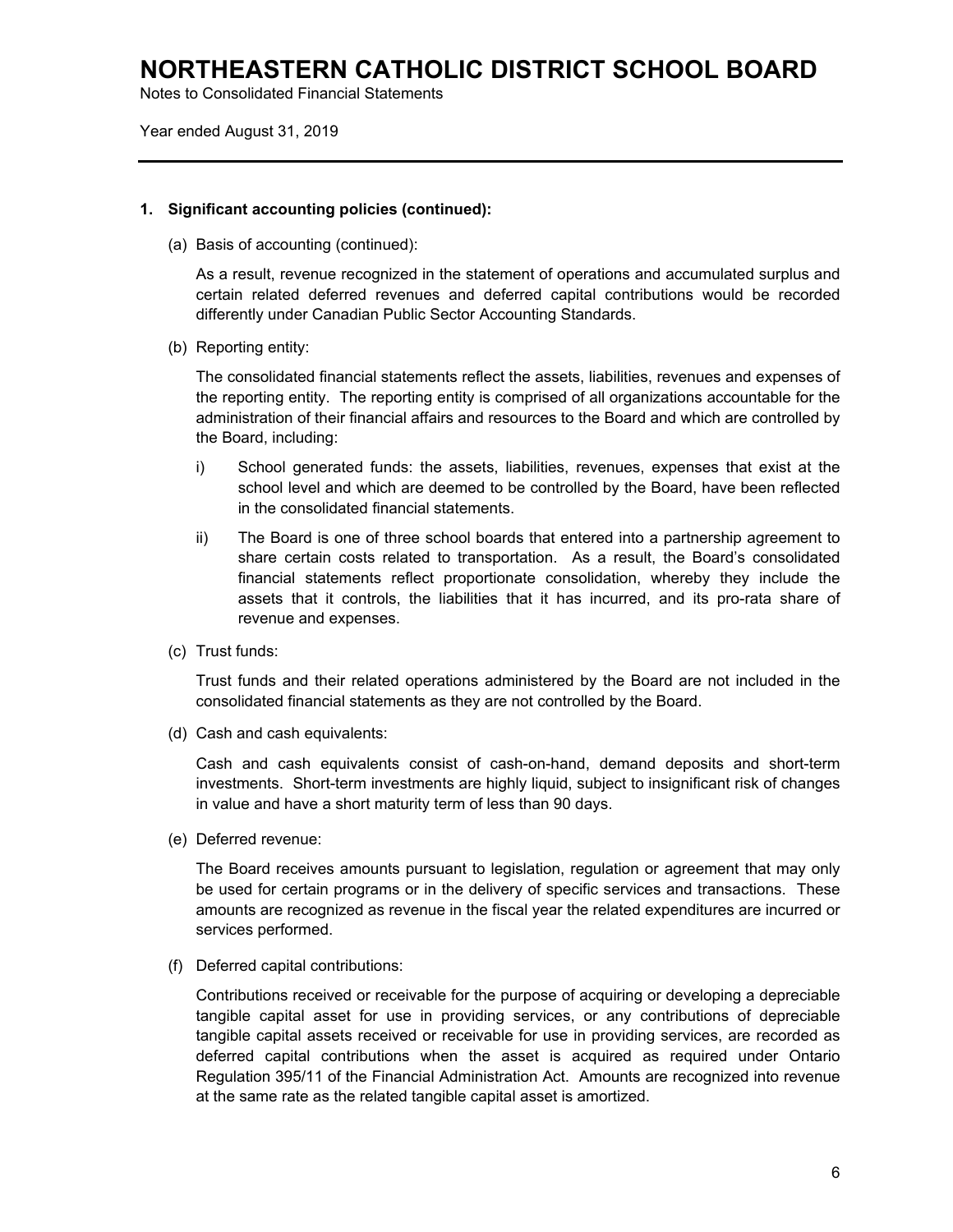Notes to Consolidated Financial Statements

Year ended August 31, 2019

#### **1. Significant accounting policies (continued):**

(g) Retirement and other employee future benefits:

The Board provides health, dental and life insurance benefits for certain employees and retired individuals from school boards and has assumed liability for payment of benefits under these plans.

As part of the ratified labour collective agreements for unionized employees that bargain centrally and ratified central discussions with the principals and vice-principals associations, Employee Life and Health Trusts (ELHTs) were established between 2016 and 2018 for all employee groups. Additionally, retirees belonging to the Principal/Vice Principal and Nonunion employee groups have transitioned to the ELHT in 2017-18. These benefits are being provided through a joint governance structure between the bargaining/employee groups, school board trustees associations and the Government of Ontario. School boards are required to remit a negotiated amount per full-time equivalency (FTE) on a monthly basis. Funding for the ELHT is based on the existing benefits funding embedded within the Grants for Student Needs (GSN) and additional ministry funding in the form of a crown contribution and stabilization adjustment. After retirees transition, the Board continues to be responsible for its share of costs of benefits based on the cost sharing agreement prior to the transition to the ELHT.

The Board has adopted the following accounting policies with respect to accounting for these employee benefits:

(i) The costs of self-insured retirement and other employee future benefit plans are actuarially determined using management's best estimate of salary escalation, accumulated sick days, insurance and health care costs trends, disability recovery rates, long-term inflation rates and discount rates. The cost of retirement gratuities are actuarially determined using the employee's salary, banked sick days and years of service as at August 31, 2012 and management's best estimate of discount rates. Any actuarial gains and losses arising from changes to the discount rate are amortized over the expected average remaining services life of the employee group.

For self-insured retirement and other employee future benefits that vest or accumulate over the periods of service provided by employees, such as life insurance and health care benefits for retirees, the cost is actuarially determined using the projected benefits method prorated on service. Under this method, the benefit costs are recognized over the expected average service life of the employee group.

For those self-insured benefit obligations that arise from specific events that occur from time to time, such as obligations for worker's compensation, long-term disability and life insurance and health care benefits for those on disability leave, the cost is recognized immediately in the period the events occur. Any actuarial gains and losses that are related to these benefits are recognized immediately in the period they arise.

(ii) The costs of multi-employer defined pension plan benefits, such as the Ontario Municipal Employees Retirement System ("OMERS") pensions, are the employer's contributions due to the plan in the period.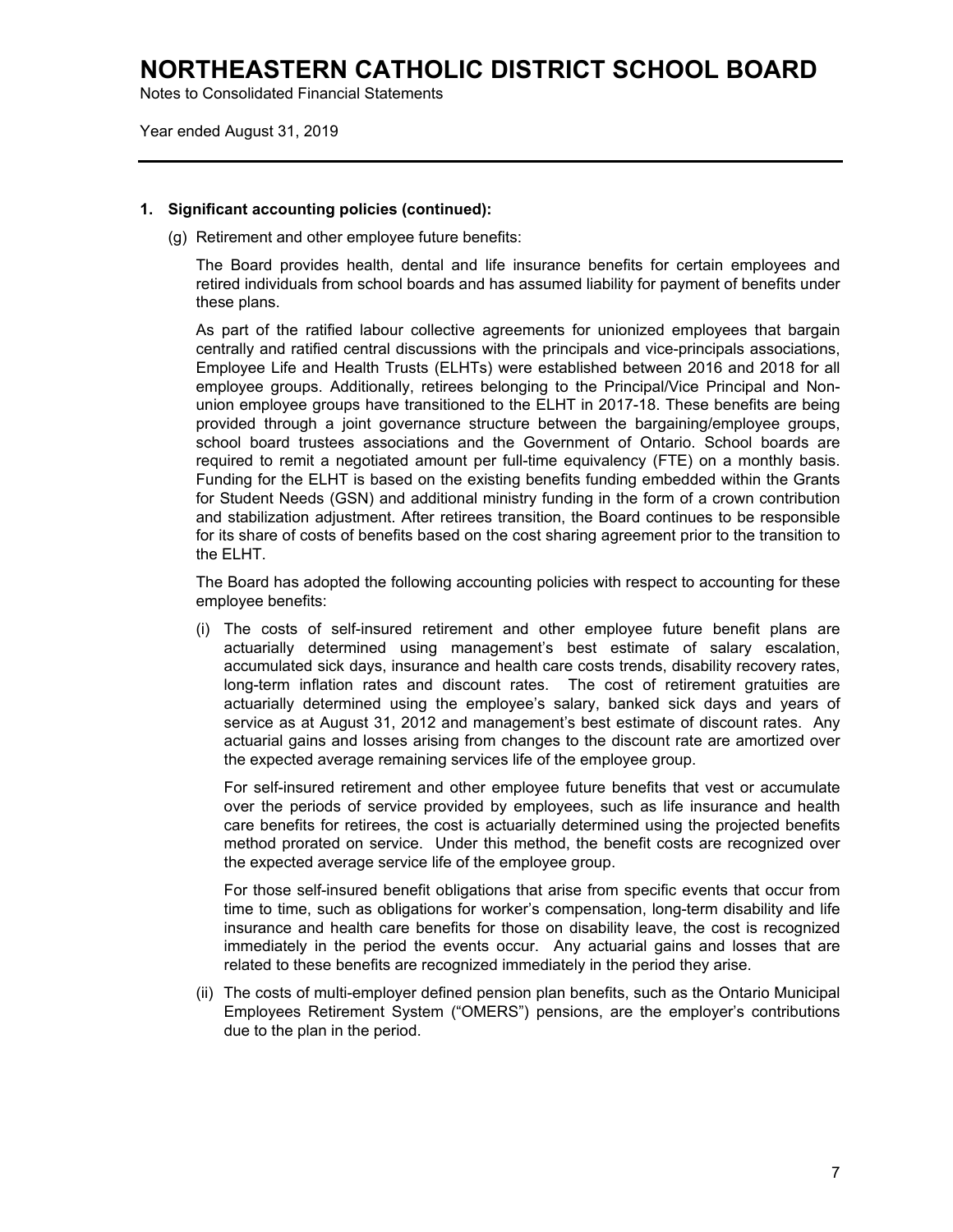Notes to Consolidated Financial Statements

Year ended August 31, 2019

### **1. Significant accounting policies (continued):**

- (g) Retirement and other employee future benefits (continued):
	- (iii) The costs of insured benefits are the employer's portion of insurance premiums owed for coverage of employees during the period.
- (h) Tangible capital assets:

Tangible capital assets are recorded at historical cost less accumulated amortization. Historical cost includes amounts that are directly attributable to acquisition, construction, development or betterment of the asset. The Board does not capitalize interest paid on debt used to finance the construction of tangible capital assets. When historical records were not available, other methods were used to estimate the cost and accumulated amortization.

Tangible capital assets, excluding land, are amortized on a straight-line basis over their estimated useful lives as follows:

| Land improvements with finite lives | 15 years       |
|-------------------------------------|----------------|
| Buildings and improvements          | 40 years       |
| Portable and other structures       | 20 years       |
| Furniture and equipment             | 5 - 15 years   |
| <b>Vehicles</b>                     | $5 - 10$ years |
| Computer hardware and software      | 5 years        |

Amortization is taken at 50% of the above rates in the year of acquisition.

Assets under construction and assets that related to pre-acquisition and pre-construction costs are not amortized until the asset is available for productive use.

Land permanently removed from service and held for resale is recorded at the lower of cost and estimated net realizable value. Cost includes amounts for improvements to prepare the land for sale or servicing. Buildings permanently removed from service and held for resale cease to be amortized and are recorded at the lower of carrying value and estimated net realizable value. Tangible capital assets which meet the criteria for financial assets are reclassified as "assets held for sale" on the Consolidated Statement of Financial Position.

Works of art and cultural and historic assets are not recorded as assets in these consolidated financial statements.

(i) Government transfers:

Government transfers, which include legislative grants, are recognized in the consolidated financial statements in the period in which events giving rise to the transfer occur, providing the transfers are authorized, any eligibility criteria have been met and reasonable estimates of the amount can be made. If government transfers contain stipulations, which give rise to a liability, they are deferred and recognized in revenue when the stipulations are met.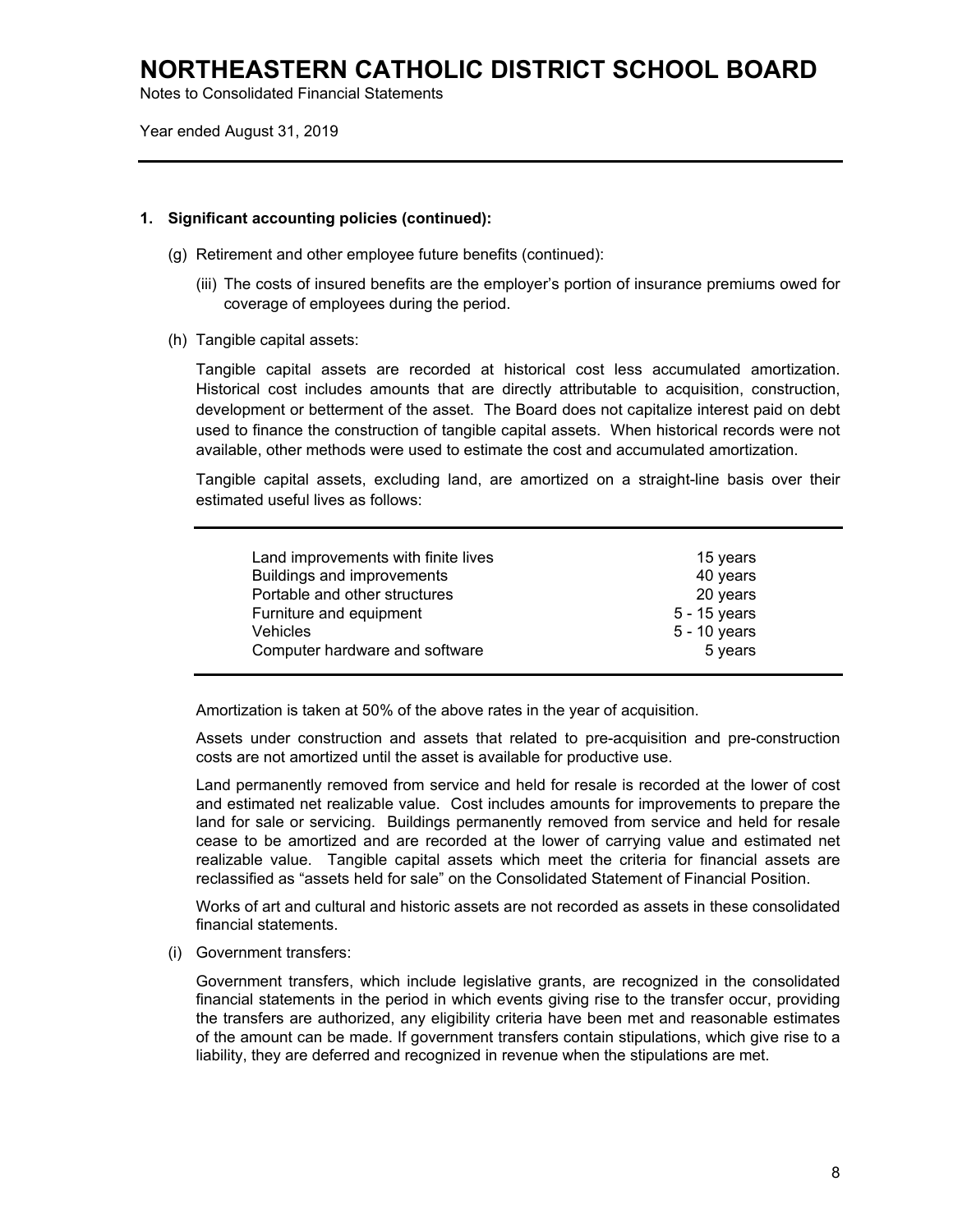Notes to Consolidated Financial Statements

Year ended August 31, 2019

### **1. Significant accounting policies (continued):**

(i) Government transfers (continued):

Government transfers for capital are deferred as required by Regulation 395/11, recorded as deferred capital contributions (DCC) and recognized in the consolidated statement of operations at the same rate and over the same periods as the asset is amortized.

(j) Investment income:

Investment income is reported as revenue in the period earned.

When required by the funding government or related Act, investment income earned on externally restricted funds such as proceeds of disposition, special education, transition, distance schools and school renewal forms part of the respective deferred revenue balances.

(k) Budget figures:

Budget figures have been provided for comparison purposes and have been derived from the budget approved by the Trustees.

The budget approved by the Trustees is developed in accordance with the provincially mandated funding model for school boards and is used to manage program spending within the guidelines of the funding model.

The Board approves its budget annually. The approved operating budget for 2018-2019 is reflected on the Consolidated Statement of Operations and Accumulated Surplus, the budget was approved on June 20, 2018.

(l) Use of estimates:

The preparation of consolidated financial statements in conformity with the basis of accounting described in note 1 requires management to make estimates and assumptions that affect the reported amount of assets and liabilities and disclosure of contingent assets and liabilities at the date of the consolidated financial statements, and the reported amounts of revenues and expenses during the year. Actual results could differ from these current estimates. Significant estimates include assumptions used in performing actuarial valuations of employee future benefit liabilities.

These estimates are reviewed annually and, as adjustments become necessary, they are recorded in the period in which they become known.

(m) Provincial legislative grants:

Under Public Sector Accounting Standards, the entity that determines and sets the tax levy records the revenue in the financial statements, which in the case of the Board, is the Province of Ontario. As a result, property tax revenue received from the municipalities is recorded as part of Provincial Legislative Grants as municipal grants.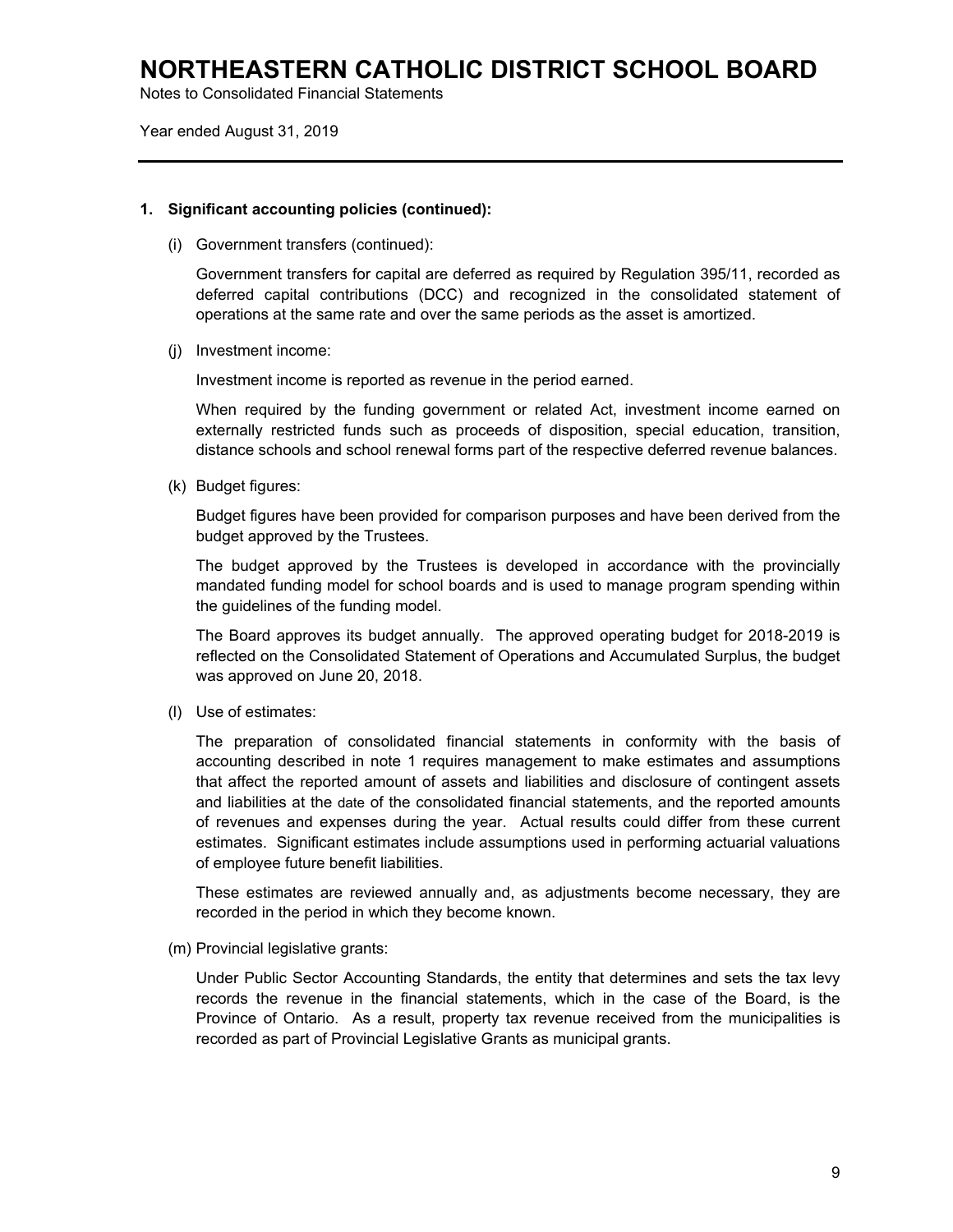Notes to Consolidated Financial Statements

Year ended August 31, 2019

### **2. School leave program:**

Under the school leave program, teachers have the opportunity to be paid 80% of their salaries over four years. The remaining 20% is accumulated in a bank account to cover 80% of their salaries in the fifth year when they take a year leave of absence. The cash and related liability in the amount of \$26,351 (2018 - \$90,277) have been included with cash and cash equivalents, accounts receivable and accounts payable and accrued liabilities on the Consolidated Statement of Financial Position.

### **3. Accounts receivable:**

|                       | 2019           | 2018      |
|-----------------------|----------------|-----------|
|                       |                |           |
| Municipalities        | \$<br>468,878  | 652,710   |
| Government of Canada  | 165,444        | 367,140   |
| Government of Ontario | 5,241,461      | 761,080   |
| Other school boards   | 123,512        | 29,124    |
| Other                 | 51,834         | 19,790    |
|                       | 6,051,129<br>S | 1,829,844 |

The Ministry of Education introduced a cash management strategy effective September 1, 2018. As part of the strategy, the ministry delays part of the grant payment to school boards where the adjusted accumulated surplus and deferred revenue balances are in excess of certain criteria set out by the Ministry. The balance of delayed grant payments included in the receivable balance from the Government of Ontario at August 31, 2019 is \$4,709,461.

## **4. Accounts receivable – approved capital funding:**

The Province of Ontario replaced variable capital funding with a one-time debt support grant in 2009-10. The Board received a one-time grant that recognizes capital debt as of August 31, 2010 that is supported by the existing capital programs. The Board receives this grant in cash over the remaining term of the existing capital debt instruments. The Board may also receive yearly capital grants to support capital programs, which would be reflected in this account receivable.

## **5. Assets held for sale:**

As of August 31, 2019, \$122,956 (2018 - \$517,956) related to buildings and \$60,000 (2018 - \$60,000) related to land were recorded as assets held for sale. During the year, a piece of land and vacant school were sold. Net proceeds of \$575,000 (2018 - \$Nil) were received on the sale of this property, which had a carrying value of \$395,000 (2018 - \$70,500), resulting in a gain (2018 – loss) of \$180,000 (2018 - \$70,500), which was recognized in revenues according to Ontario Regulation 193/10.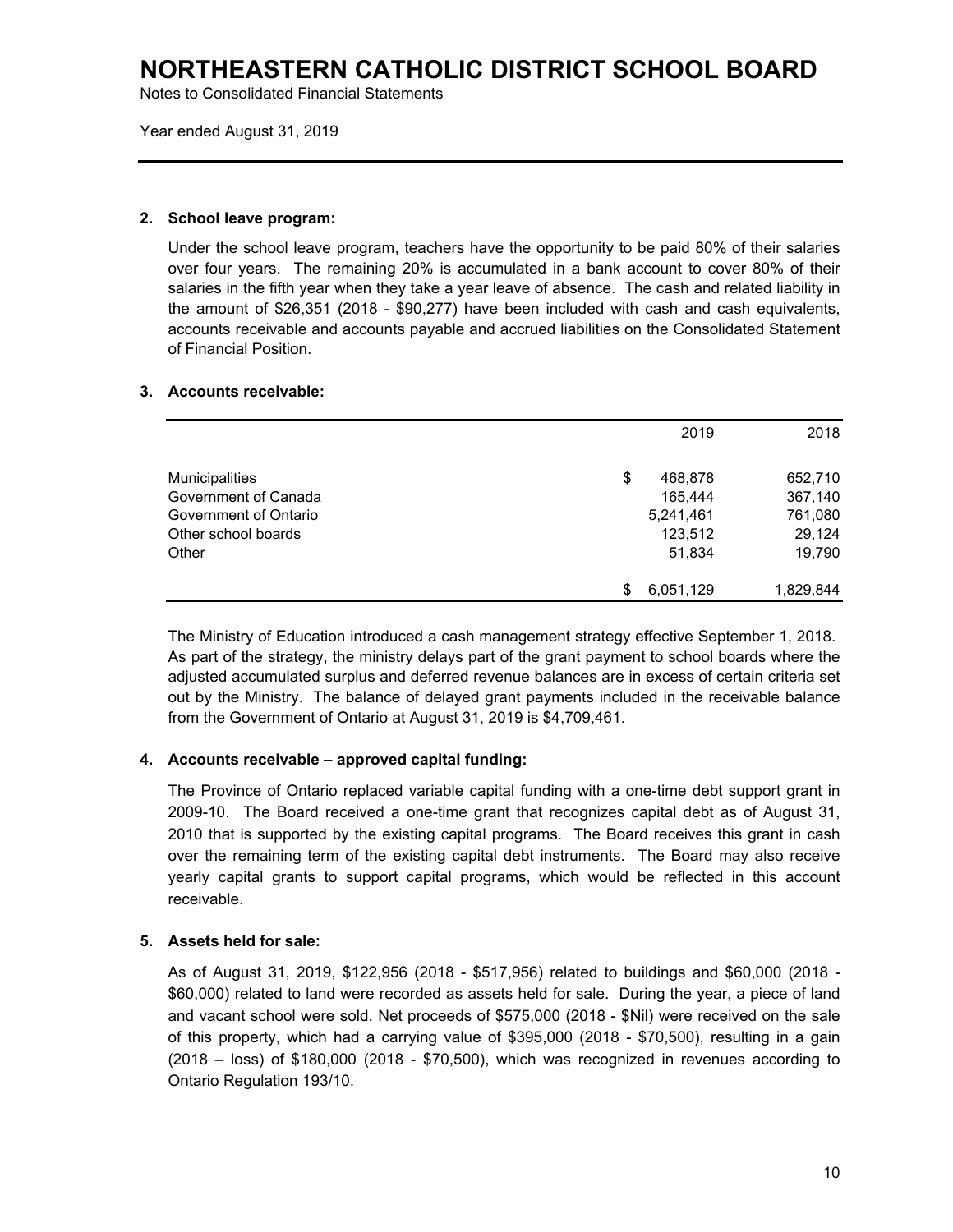Notes to Consolidated Financial Statements

Year ended August 31, 2019

### **6. Accounts payable and accrued liabilities:**

|                                        |     | 2019      | 2018      |
|----------------------------------------|-----|-----------|-----------|
| Trade payables and accrued liabilities | S.  | 3,410,562 | 5,652,581 |
| Government of Canada                   |     | 569       | 390       |
| Government of Ontario                  |     | 250,077   | 44,180    |
| Vacation payable                       |     | 164.712   | 168,731   |
|                                        | \$. | 3,825,920 | 5,865,882 |
|                                        |     |           |           |

## **7. Temporary borrowing:**

The School Board has available to it a \$3,000,000 revolving demand credit facility to finance general operating requirements which bears interest at the Royal Bank Prime rate less 0.75% per annum. The School Board also has available to it a \$1,000,000 lease line of credit to finance the acquisition of equipment only. The Board did not utilize these credit facilities during the year.

### **8. Deferred revenue:**

Deferred revenue consists of amounts received by the Board that are restricted for specific purposes by the funder and amounts that are required to be set aside by the Board for specific purposes, legislation, regulation or agreement.

Deferred revenue is comprised of:

|                                                                   | Balance at<br>August 31,<br>2018 | Externally<br>restricted<br>revenue and<br>investment<br>income | Revenue<br>recognized<br>in the<br>period | Transfers (to)<br>deferred<br>capital<br>contributions | Balance at<br>August 31,<br>2019 |
|-------------------------------------------------------------------|----------------------------------|-----------------------------------------------------------------|-------------------------------------------|--------------------------------------------------------|----------------------------------|
| Amounts restricted by<br>legislation, regulation or<br>agreement: |                                  |                                                                 |                                           |                                                        |                                  |
| Proceeds of disposition                                           | \$<br>307,519                    | 585,286                                                         |                                           | (203, 735)                                             | 689,070                          |
| Grants for student needs                                          | 48,794                           |                                                                 | (48, 794)                                 |                                                        |                                  |
| Special education                                                 | 926,676                          | 4,997,151                                                       | (4,810,487)                               |                                                        | 1,113,340                        |
| School renewal                                                    | 1,393,046                        | 1,014,706                                                       | (66, 631)                                 | (1,553,628)                                            | 787,493                          |
| Assets held for sale                                              | 517,957                          |                                                                 | (395,000)                                 |                                                        | 122,957                          |
| <b>Mental Health Leader</b>                                       | 129,879                          |                                                                 | (115,660)                                 |                                                        | 14,219                           |
| Ministry of Advanced Education                                    |                                  |                                                                 |                                           |                                                        |                                  |
| and Skills Development                                            |                                  | 236,509                                                         | (233,980)                                 |                                                        | 2,529                            |
| Education Programs -                                              |                                  |                                                                 |                                           |                                                        |                                  |
| Other (EPO)                                                       | 224,051                          | 1,307,123                                                       | (1, 191, 907)                             |                                                        | 339,267                          |
| Childcare retrofit                                                | 1,367                            |                                                                 |                                           |                                                        | 1,367                            |
|                                                                   | 3,549,289                        | 8,140,775                                                       | (6,862,459)                               | (1,757,363)                                            | 3,070,242                        |
| Amounts restricted by                                             |                                  |                                                                 |                                           |                                                        |                                  |
| external contributor                                              | 42,186                           | 30,300                                                          | (13, 789)                                 |                                                        | 58,697                           |
| Total                                                             | \$<br>3,591,475                  | 8,171,075                                                       | (6,876,248)                               | (1,757,363)                                            | 3,128,939                        |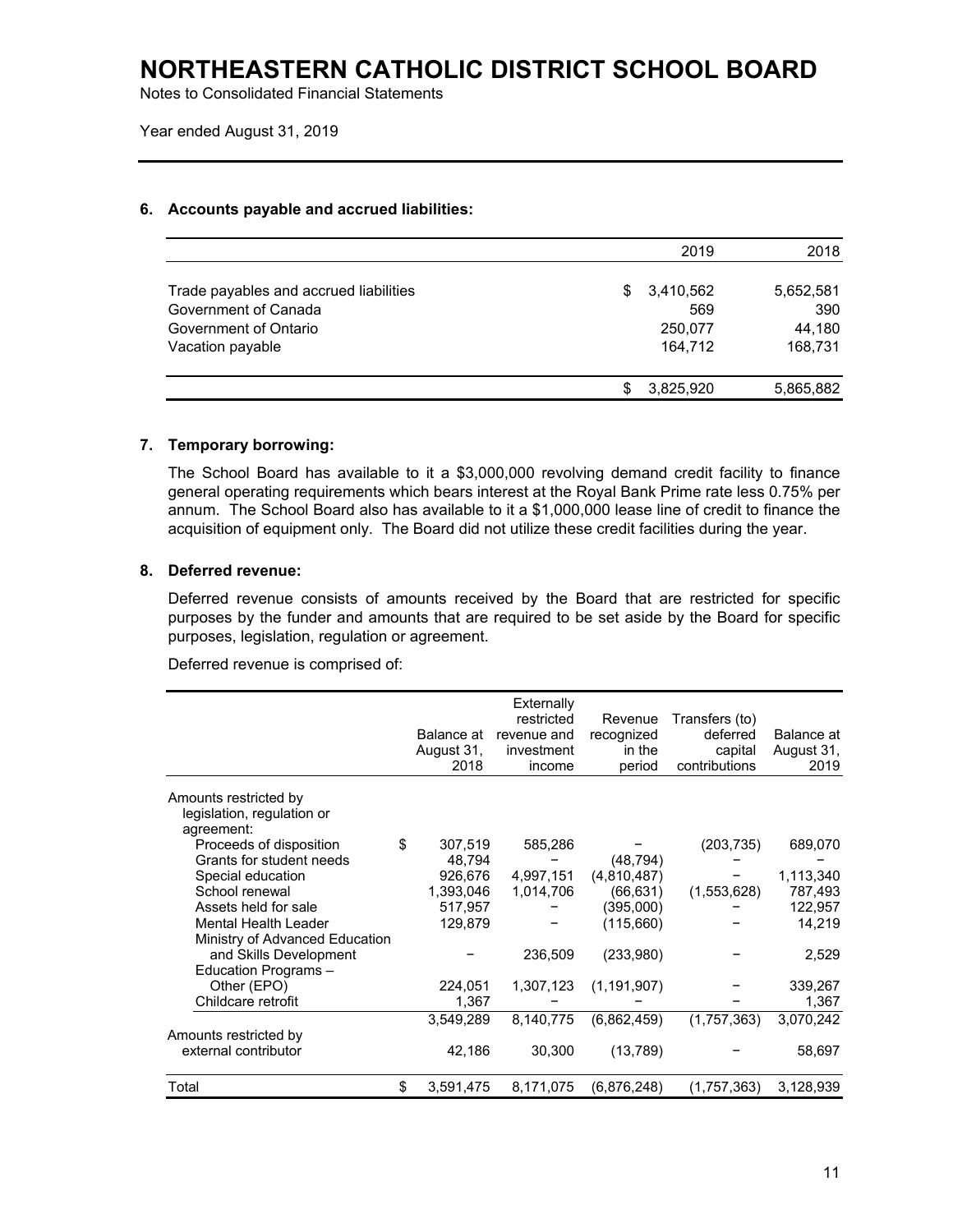Notes to Consolidated Financial Statements

Year ended August 31, 2019

#### **9. Deferred capital contributions:**

Deferred capital contributions include grants and contributions received that are used for the acquisition of tangible capital assets in accordance with Regulation 395/11 that have been expended by year-end. The contributions are amortized into revenue over the life of the asset acquired.

|                                             | 2019         | 2018        |
|---------------------------------------------|--------------|-------------|
|                                             |              |             |
| Balance, beginning of year                  | \$39,111,773 | 28,193,942  |
| Additions to deferred capital contributions | 3,962,457    | 12,552,727  |
| Disposal of deferred capital contributions  | (45, 362)    | (44, 723)   |
| Revenue recognized during the year          | (2,004,020)  | (1,590,173) |
| Balance, end of year                        | \$41,024,848 | 39,111,773  |

#### **10. Employee future benefits:**

The Board provides defined retirement and other future benefits to specified employee groups. These benefits include pension, life insurance and health care benefits, retirement gratuity, worker's compensation and long-term disability benefits.

a) Plan changes:

In 2013, changes were made to the short-term leave and disability plan. Under the new short-term leave and disability plan, 11 unused sick leave days may be carried forward into the following year only, to be used to top-up benefits received under the short-term leave and disability plan in that year. A provision has been established representing the expected usage of sick days that have been carried forward for benefit top-up in the following year.

Retirement life insurance, health and dental benefits have been grandfathered to existing retirees and employees who retired between September 1, 2012 and August 31, 2013. Effective September 1, 2013, any new retiree accessing retirement life, health or dental benefits will pay the full premiums for such benefits and will be included in a separate experience pool for participating retirees that is self-funded.

- b) Retirement benefits:
	- (i) Ontario Teacher's Pension Plan:

Teachers and related employee groups are eligible to be members of the Ontario Teacher's Pension Plan. Employer contributions for these employees are provided directly by the Government of Ontario. The pension costs and obligations related to this plan are a direct responsibility of the Province. Accordingly, no costs or liabilities related to this plan are included in the Board's consolidated financial statements.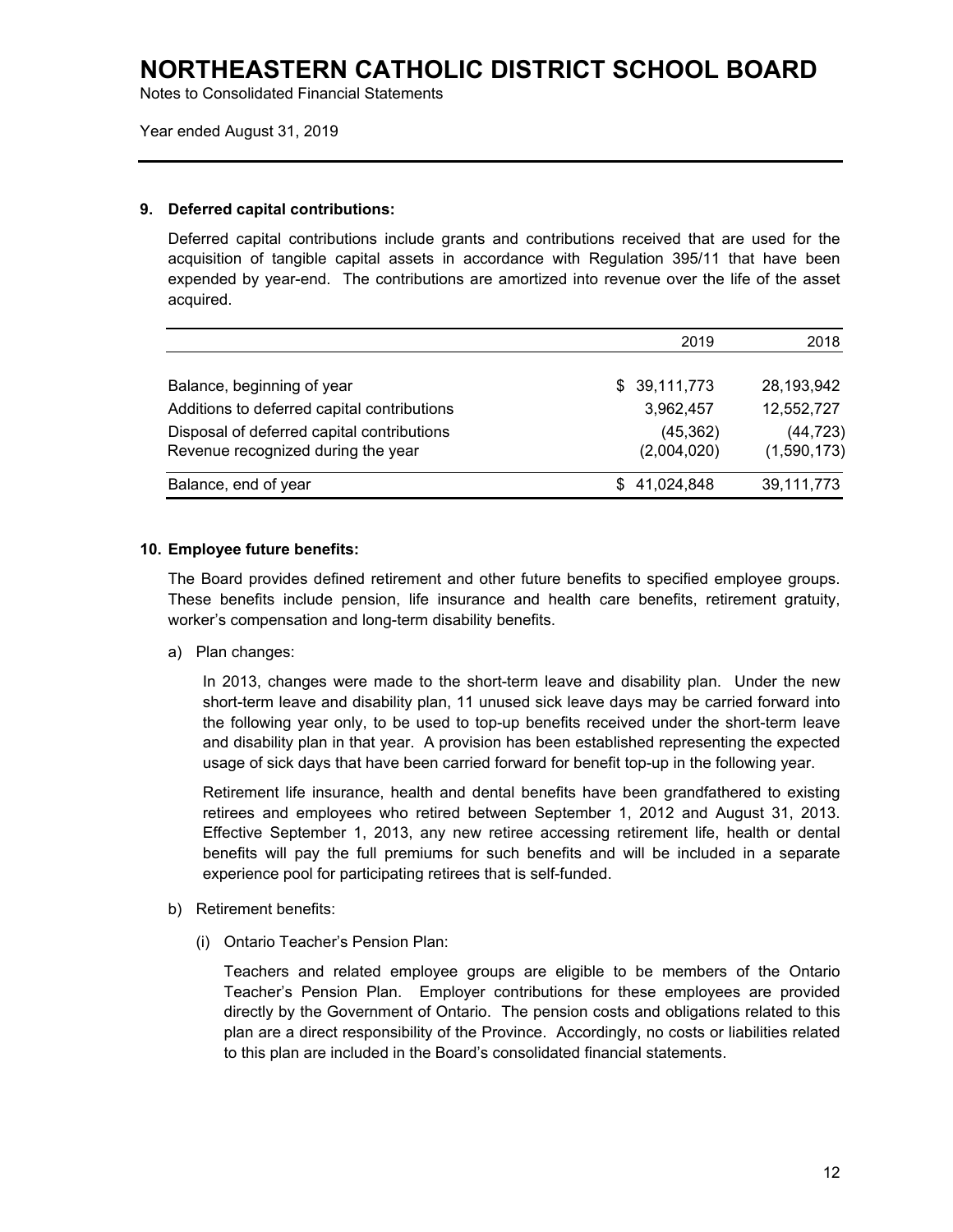Notes to Consolidated Financial Statements

Year ended August 31, 2019

### **10. Employee future benefits (continued):**

- b) Retirement benefits (continued):
	- (ii) Ontario Municipal Employees Retirement System:

All non-teaching employees of the Board are eligible to be members of the Ontario Municipal Employees Retirement System (OMERS), a multi-employer pension plan. The plan provides defined pension benefits to employees based on their length of service and rates of pay. The Board contributions equal the employee contributions to the plan. During the year ended August 31, 2019, the Board contributed \$522,997 (2018 - \$483,262) to the plan. As this is a multi-employer pension plan, these contributions are the Board's pension benefit expenses. No pension liability for this type of plan is included in the Board's consolidated financial statements.

(iii) Retirement gratuities:

The Board provides retirement gratuities to certain groups of employees hired prior to specified dates. The Board provides these benefits through an unfunded defined benefit plan. The benefit costs and liabilities related to this plan are included in the Board's consolidated financial statements. The amount of the gratuities payable to eligible employees at retirement is based on their salary, accumulated sick days, and years of service at August 31, 2012.

- c) Other employee future benefits:
	- (i) Workplace Safety and Insurance Board Obligations:

The Board is a Schedule 2 employer under the Workplace Safety and Insurance Act and, as such, assumes responsibility for the payment of all claims to its injured workers under the Act. The Board does not fund these obligations in advance of payments made under the Act. The benefit costs and liabilities related to this plan are included in the Board's consolidated financial statements. School boards are required to provide salary top-up to a maximum of 4  $\frac{1}{2}$  years for employees receiving payments from the Workplace Safety and Insurance Board, where the collective agreement negotiated prior to 2012 included such a provision.

(ii) Long-term disability life insurance, dental and health care benefits:

ELHTs were established for all employee groups. There are no employee groups remaining for which the Board is responsible for providing health, dental and life insurance benefits as at August 31, 2019, and as a result, the liability for this benefit has been eliminated.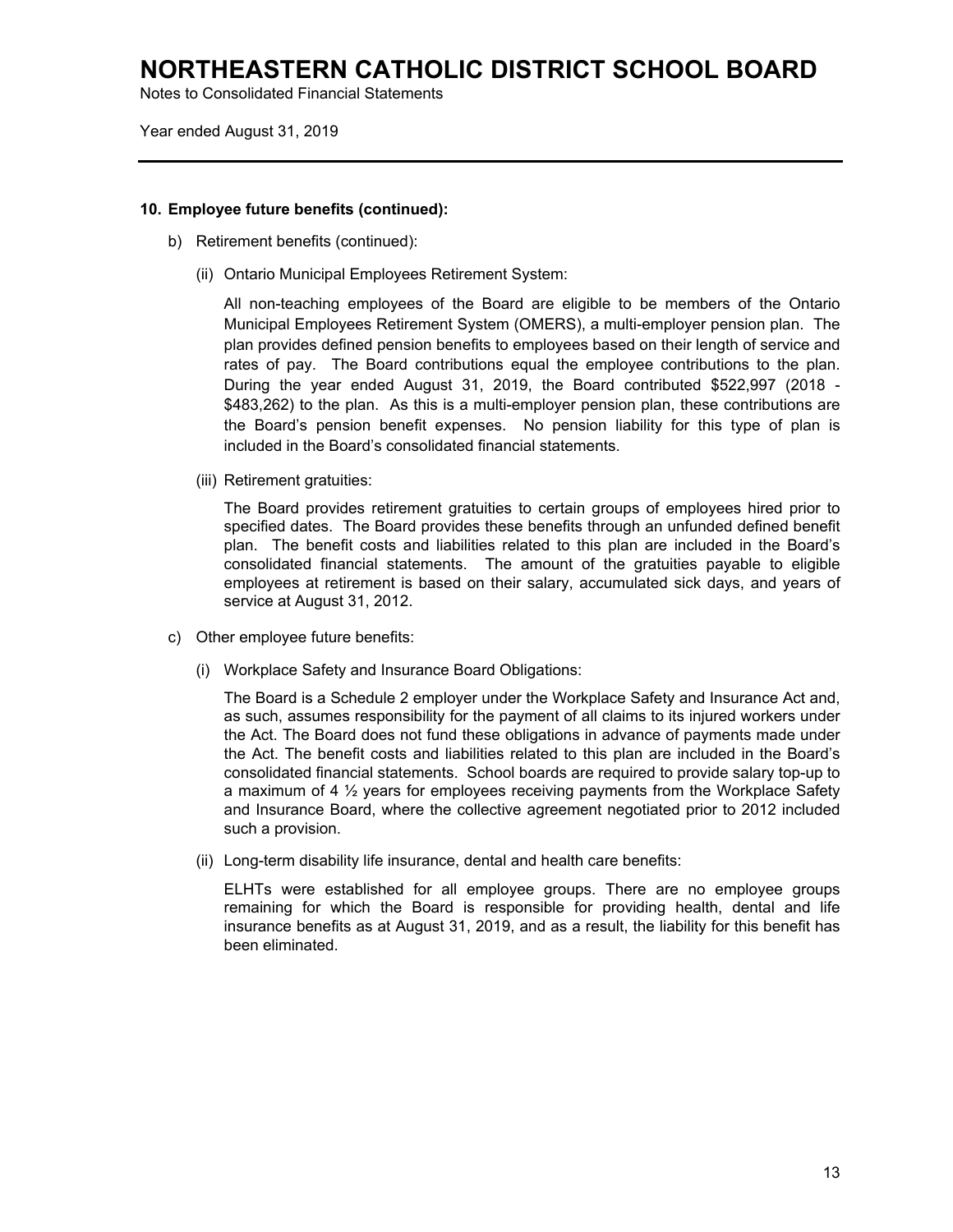Notes to Consolidated Financial Statements

Year ended August 31, 2019

#### **10. Employee future benefits (continued):**

The accrued benefit obligations for employee future benefit plans as at August 31, 2019 are based on the most recent actuarial valuation completed for accounting purposes as at August 31, 2019. These actuarial valuations were based on assumptions about future events. The economic assumptions used in these valuations are the Board's best estimates of expected rates of:

|                                                | 2019 | 2018 |
|------------------------------------------------|------|------|
|                                                | %    | %    |
| Inflation                                      | 1.5  | 1.5  |
| Discount on accrued benefit obligations        |      | 2.9  |
| Discount on accrued benefit obligations - WSIB |      | 29   |

Assumed health care cost trend rates:

|                                                  | 2019 | 2018 |
|--------------------------------------------------|------|------|
| Insurance and health care cost escalation - WSIB | 4.0% | 4.0% |

The Board has internally appropriated an amount for sick leave totaling \$342,120 (2018 - \$334,877) and for WSIB totaling \$120,013 (2018 - \$117,473).

Information with respect to the Board's retirement and other employee future benefit liability is as follows:

| <b>Accrued benefit obligation</b>                                           |                                           |                                                | 2019                                           | 2018                                                  |
|-----------------------------------------------------------------------------|-------------------------------------------|------------------------------------------------|------------------------------------------------|-------------------------------------------------------|
|                                                                             | Retirement<br>Gratuity<br><b>Benefits</b> | Other<br>Employee<br>Future<br><b>Benefits</b> | Total<br>Employee<br>Future<br><b>Benefits</b> | Total<br>Employee<br><b>Future</b><br><b>Benefits</b> |
| Accrued employee future benefit obligations<br>Unamortized actuarial losses | 1,159,815<br>(107,413)                    | 115.787                                        | 1,275,602<br>(107, 413)                        | 1,198,046<br>(51,865)                                 |
|                                                                             | 1,052,402                                 | 115,787                                        | 1,168,189                                      | 1,146,181                                             |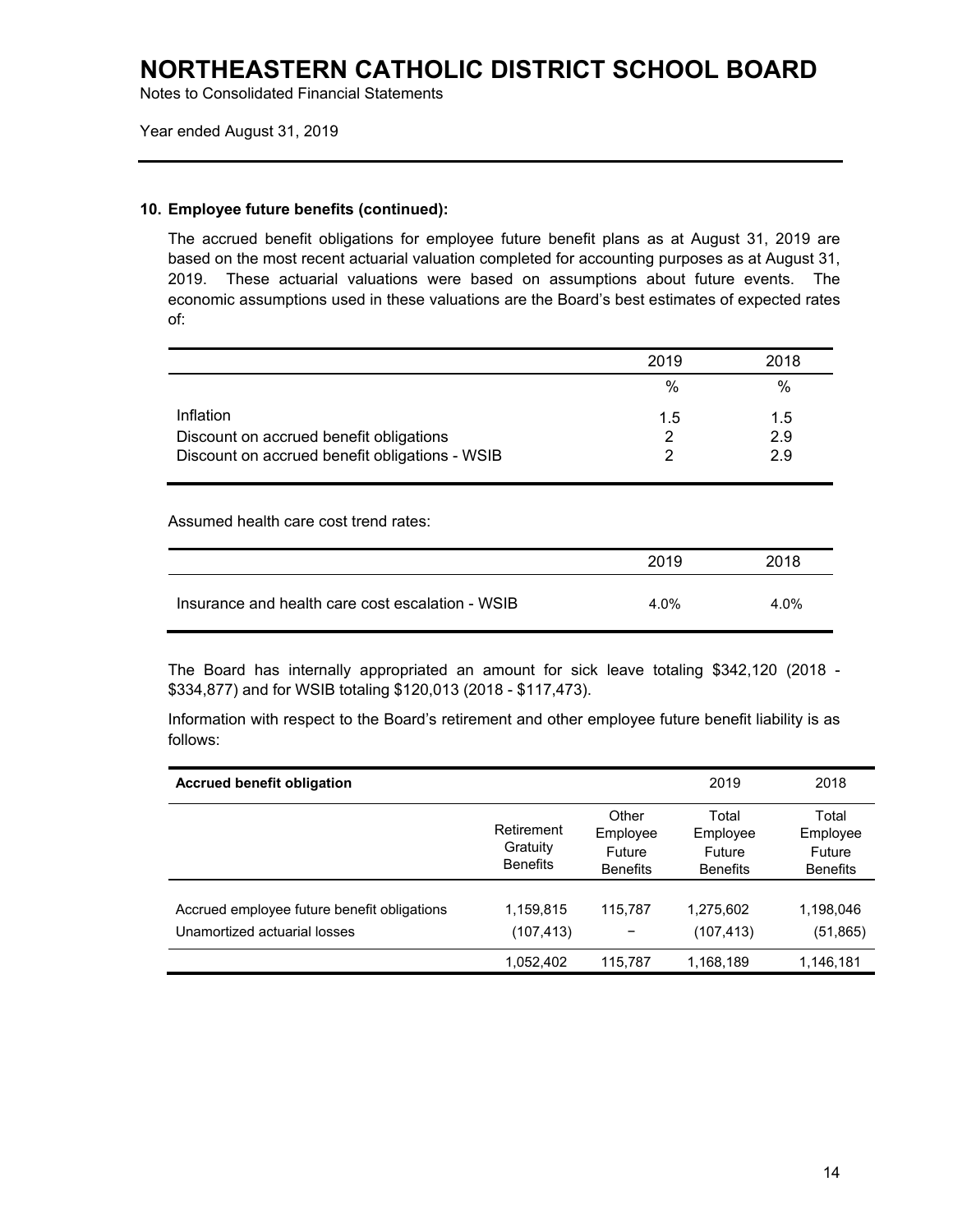Notes to Consolidated Financial Statements

Year ended August 31, 2019

### **10. Employee future benefits (continued):**

| <b>Employee future benefit expenses</b>        |                                           |                                                | 2019                                           | 2018                                           |
|------------------------------------------------|-------------------------------------------|------------------------------------------------|------------------------------------------------|------------------------------------------------|
|                                                | Retirement<br>Gratuity<br><b>Benefits</b> | Other<br>Employee<br>Future<br><b>Benefits</b> | Total<br>Employee<br>Future<br><b>Benefits</b> | Total<br>Employee<br>Future<br><b>Benefits</b> |
|                                                |                                           |                                                |                                                |                                                |
| Current year benefit cost                      |                                           | 6.606                                          | 6.606                                          | 45,441                                         |
| Interest on accrued benefit obligation         | 30,920                                    | 2.951                                          | 33.871                                         | 31,361                                         |
| Amortization of actuarial losses (gains)       | 7.133                                     | 6.708                                          | 13.841                                         | 14,093                                         |
| Employee future benefits expenses <sup>1</sup> | 38,053                                    | 16.265                                         | 54.318                                         | 90,895                                         |

**<sup>1</sup>**Excluding pension contributions to multi-employer pension plans, described in note 10(b).

## **11. Net long-term liabilities:**

Net long-term liabilities reported on the Consolidated Statement of Financial Position consist of the following:

|                                                                                                                                                                                                            | 2019            | 2018      |
|------------------------------------------------------------------------------------------------------------------------------------------------------------------------------------------------------------|-----------------|-----------|
| Loan payable to The Canada Life Assurance Company,<br>bearing interest at 5.109% per annum, repayable in<br>semi-annual blended payments of \$78,807, is an<br>unsecured debenture, maturing April 5, 2031 | \$<br>1,401,020 | 1,442,968 |
| Loan payable to the Ontario Financing Authority with<br>interest rate of 4.9% per annum, repayable<br>semi-annual blended payments of \$45,090, is an<br>unsecured debenture maturing on March 3, 2033     | 896,632         | 941.231   |
| Loan payable to the Ontario Financing Authority with<br>interest rate of 5.232% per annum, repayable<br>semi-annual blended payments of \$27,376, is an<br>unsecured debenture maturing on April 13, 2035  | 586,315         | 609.477   |
|                                                                                                                                                                                                            | 2,883,967       | 2.993.676 |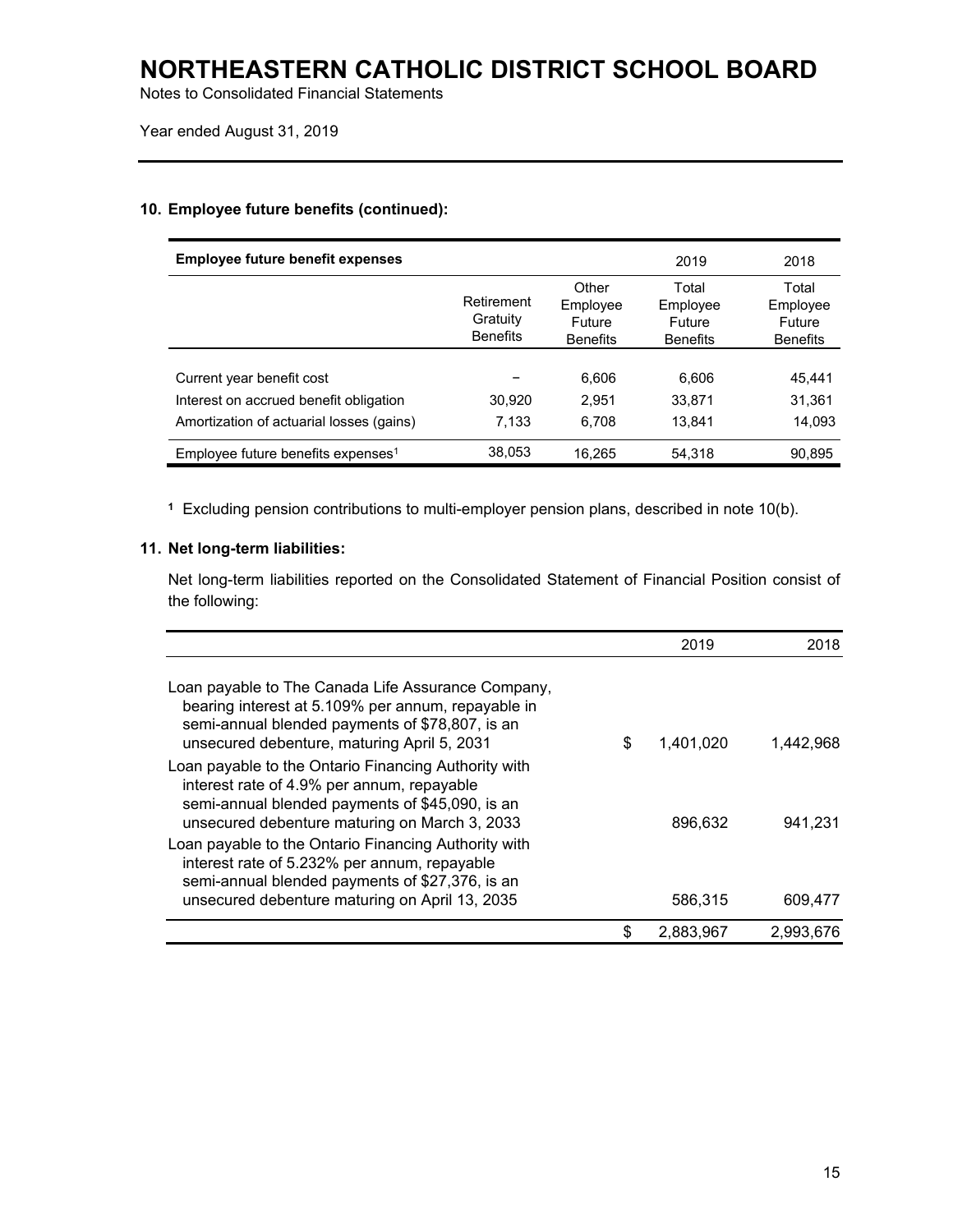Notes to Consolidated Financial Statements

### **11. Net long-term liabilities (continued):**

Payments relating to the net long-term liabilities outstanding as at August 31, 2019 are due as follows:

|            | Principal       | Interest  | Total     |
|------------|-----------------|-----------|-----------|
|            |                 |           |           |
| 2019-2020  | \$<br>158,338   | 144,208   | 302,546   |
| 2020-2021  | 166,461         | 136,085   | 302,546   |
| 2021-2022  | 175,001         | 127.545   | 302,546   |
| 2022-2023  | 183,980         | 118,566   | 302,546   |
| 2023-2024  | 194,153         | 108,393   | 302,546   |
| Thereafter | 2,006,034       | 592,377   | 2,598,411 |
|            |                 |           |           |
|            | \$<br>2,883,967 | 1,227,174 | 4,111,141 |

### **12. Expenses by object:**

The following is a summary of the expenses reported on the Consolidated Statement of Operations by object:

|                                               | 2019             | 2019       | 2018       |
|-----------------------------------------------|------------------|------------|------------|
|                                               | <b>Budget</b>    | Actual     | Actual     |
| Current expenses:                             |                  |            |            |
| Salary and wages                              | 26,967,651<br>\$ | 25,658,106 | 25,263,446 |
| Employee benefits                             | 4,515,499        | 4,332,956  | 3,554,393  |
| Staff development                             | 299,902          | 315,530    | 309,272    |
| Supplies and services                         | 2,845,260        | 3,429,400  | 3,331,898  |
| Interest on long-term debt                    | 191,027          | 147,491    | 331,146    |
| Rental                                        | 169,830          | 154,767    | 138,047    |
| Fees and contract services                    | 1,881,016        | 5,827,873  | 5,041,682  |
| School funded activities                      | 975,000          | 978,402    | 988,766    |
| Other                                         | 3,681,004        | 363,838    | 627,839    |
| Amortization of tangible capital assets       | 1,583,100        | 2,189,764  | 1,775,918  |
| Loss on write-down of tangible capital assets |                  | 37,362     | 114,681    |
| \$                                            | 43,109,289       | 43,435,489 | 41,477,088 |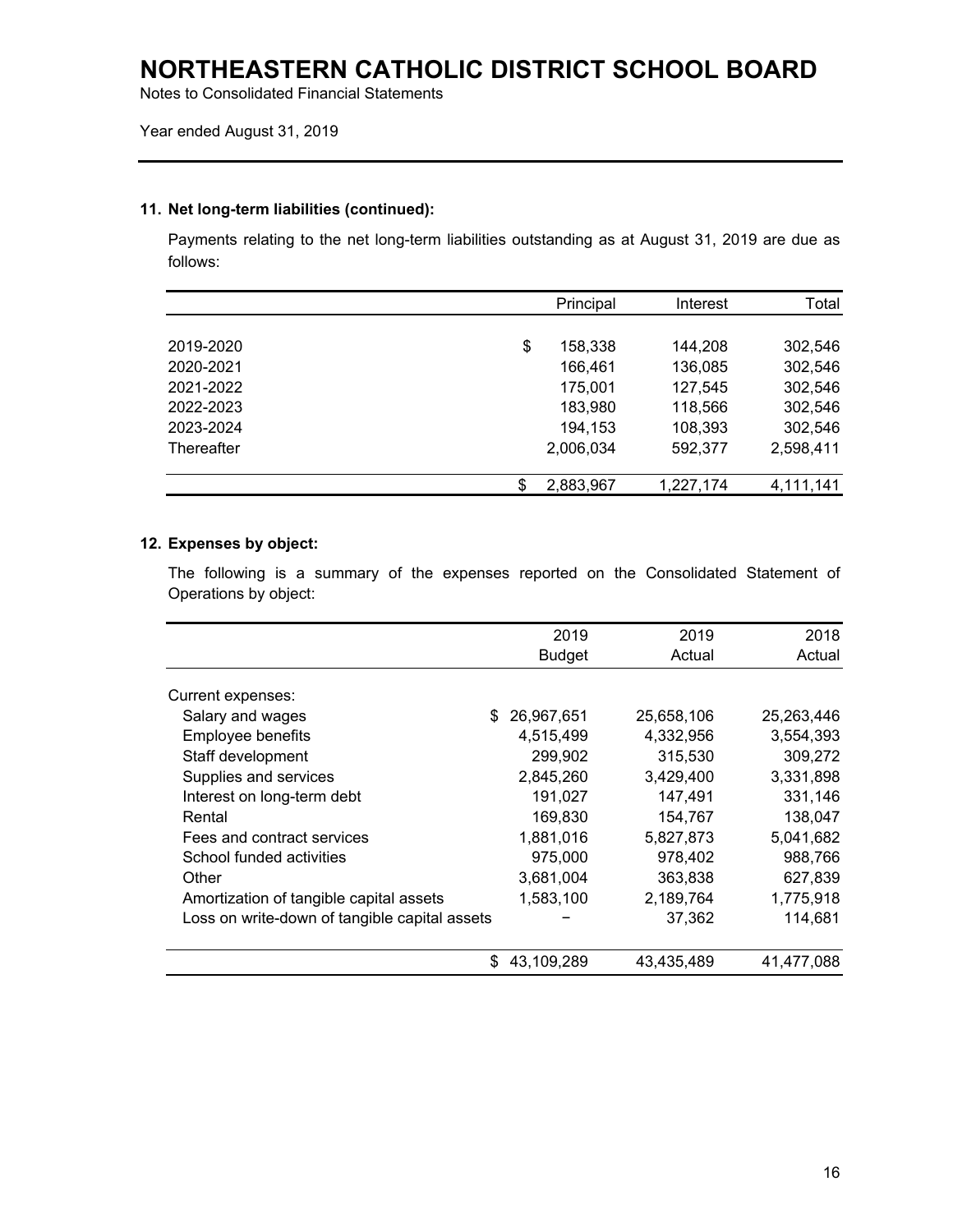Notes to Consolidated Financial Statements

### **13. Tangible capital assets:**

|                      | Balance at       |                  |                              | <b>Disposals</b> | <b>Balance</b> at |
|----------------------|------------------|------------------|------------------------------|------------------|-------------------|
|                      | August 31,       |                  |                              | and              | August 31,        |
| Cost                 | 2018             | <b>Additions</b> | <b>Transfers</b>             | Write-offs       | 2019              |
| Land                 | \$<br>274,100    |                  |                              |                  | 274,100           |
| Land improvements    | 1,495,046        | 1,436,019        | 1,198,428                    |                  | 4,129,493         |
| <b>Buildings</b>     | 57,548,060       | 2,373,923        | (1, 198, 428)                |                  | 58,723,555        |
| Other buildings      | 490,725          | 21,502           |                              |                  | 512,227           |
| Portable structures  | 675,781          |                  |                              |                  | 675,781           |
| Furniture            | 72,152           |                  |                              |                  | 72,152            |
| Equipment            | 242,258          |                  |                              |                  | 242,258           |
| First-time equipping | 117,676          |                  |                              |                  | 117,676           |
| Vehicles             | 214,992          |                  |                              | (106, 731)       | 108,261           |
| Computer hardware    |                  |                  |                              |                  |                   |
| and software         | 850,339          | 131,013          |                              |                  | 981,352           |
| Total                | \$<br>61,981,129 | 3,962,457        | $\overline{\phantom{a}}$     | (106, 731)       | 65,836,855        |
|                      |                  |                  |                              |                  |                   |
|                      |                  |                  |                              |                  |                   |
|                      | Balance at       |                  |                              |                  | Balance at        |
| Accumulated          | August 31,       |                  |                              | Amortization     | August 31,        |
| amortization         | 2018             | <b>Disposals</b> | <b>Transfers</b>             | Expense          | 2019              |
| Land                 | \$               |                  |                              |                  |                   |
| Land improvements    | 149,639          |                  |                              | 195,989          | 345,628           |
| <b>Buildings</b>     | 18,263,848       |                  |                              | 1,923,609        | 20,187,457        |
| Other buildings      | 235,679          |                  |                              | 23,814           | 259,493           |
| Portable structures  | 658,607          |                  |                              | 8,894            | 667,501           |
| Furniture            | 34,892           |                  |                              |                  | 34,892            |
| Equipment            | 232,305          |                  |                              | 13,822           | 246,127           |
| First-time equipping | 65,076           |                  |                              | 11,862           | 76,938            |
| Vehicles             | 80,442           |                  |                              |                  | 80,442            |
| Computer hardware    |                  |                  |                              |                  |                   |
| and software         | 616,371          | (61, 369)        |                              | 11,774           | 566,776           |
| Total                | \$<br>20,336,859 | (61, 369)        | $\qquad \qquad \blacksquare$ | 2,189,764        | 22,465,254        |

|                      | Net book value,<br>August 31,<br>2018 | Net book value,<br>August 31,<br>2019 |
|----------------------|---------------------------------------|---------------------------------------|
| Land                 | \$<br>274,100                         | 274,100                               |
| Land improvements    | 1,345,407                             | 3,783,865                             |
| <b>Buildings</b>     | 39,284,212                            | 38,536,098                            |
| Other buildings      | 255.046                               | 252,734                               |
| Portable structures  | 17,174                                | 8,280                                 |
| Furniture            | 37,260                                | 37,260                                |
| Equipment            | 9,953                                 | (3,869)                               |
| First-time equipping | 52,600                                | 40,738                                |
| Vehicles             | 134,550                               | 27,819                                |
| Computer hardware    |                                       |                                       |
| and software         | 233,968                               | 414,576                               |
| Total                | \$<br>41,644,270                      | 43.371.601                            |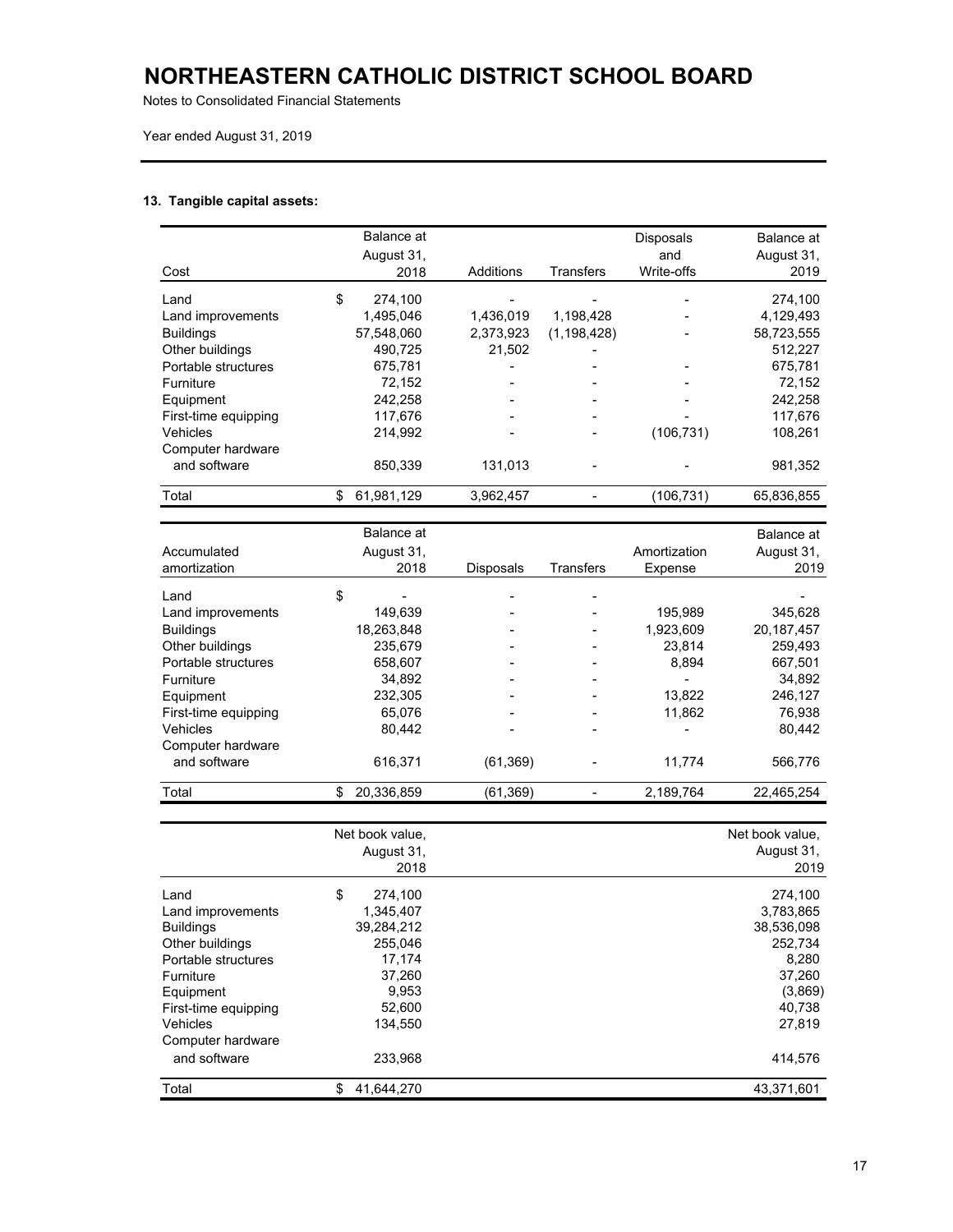Notes to Consolidated Financial Statements

Year ended August 31, 2019

#### **14. Accumulated surplus:**

Accumulated surplus consists of the following:

|                                                                                  | 2019              | 2018               |
|----------------------------------------------------------------------------------|-------------------|--------------------|
| Available for compliance – unappropriated<br>Total operating accumulated surplus | \$<br>4,438,785   | 3,474,403          |
| Available for compliance – internally appropriated                               |                   |                    |
| Reserve funds<br>Transportation surplus from prior years                         | 553,593<br>85,374 | 541,873<br>210,519 |
|                                                                                  | 638,967           | 752,392            |
| Unavailable for compliance - externally appropriated                             |                   |                    |
| Employee future benefits                                                         | (552,463)         | (685,067)          |
| Accrued interest                                                                 | (74,352)          | (22,362)           |
|                                                                                  | (626, 815)        | (707, 429)         |
| Other                                                                            |                   |                    |
| School activities fund                                                           | 389,200           | 392,948            |
| Revenues recognized for land                                                     | 334,600           | 334,600            |
| Tangible capital assets – unsupported amortization                               | 2,072,653         | 2,258,402          |
|                                                                                  | 2,796,453         | 2,985,950          |
| Total accumulated surplus                                                        | \$<br>7,247,390   | 6,505,316          |

### **15. Ontario School Board Insurance Exchange (OSBIE):**

The School Board is a member of the Ontario School Board Insurance Exchange (OSBIE), a reciprocal insurance company licensed under the Insurance Act.

OSBIE insures general public liability, property damage and certain other risks. Liability insurance is available to a maximum of \$24 million per occurrence.

The premiums over a five-year period are based on the reciprocals and the Board's actual claims experience. Periodically, the Board may receive a refund or be asked to pay an additional premium based on its pro rata share of claims experience. The current five-year term expires December 31, 2021.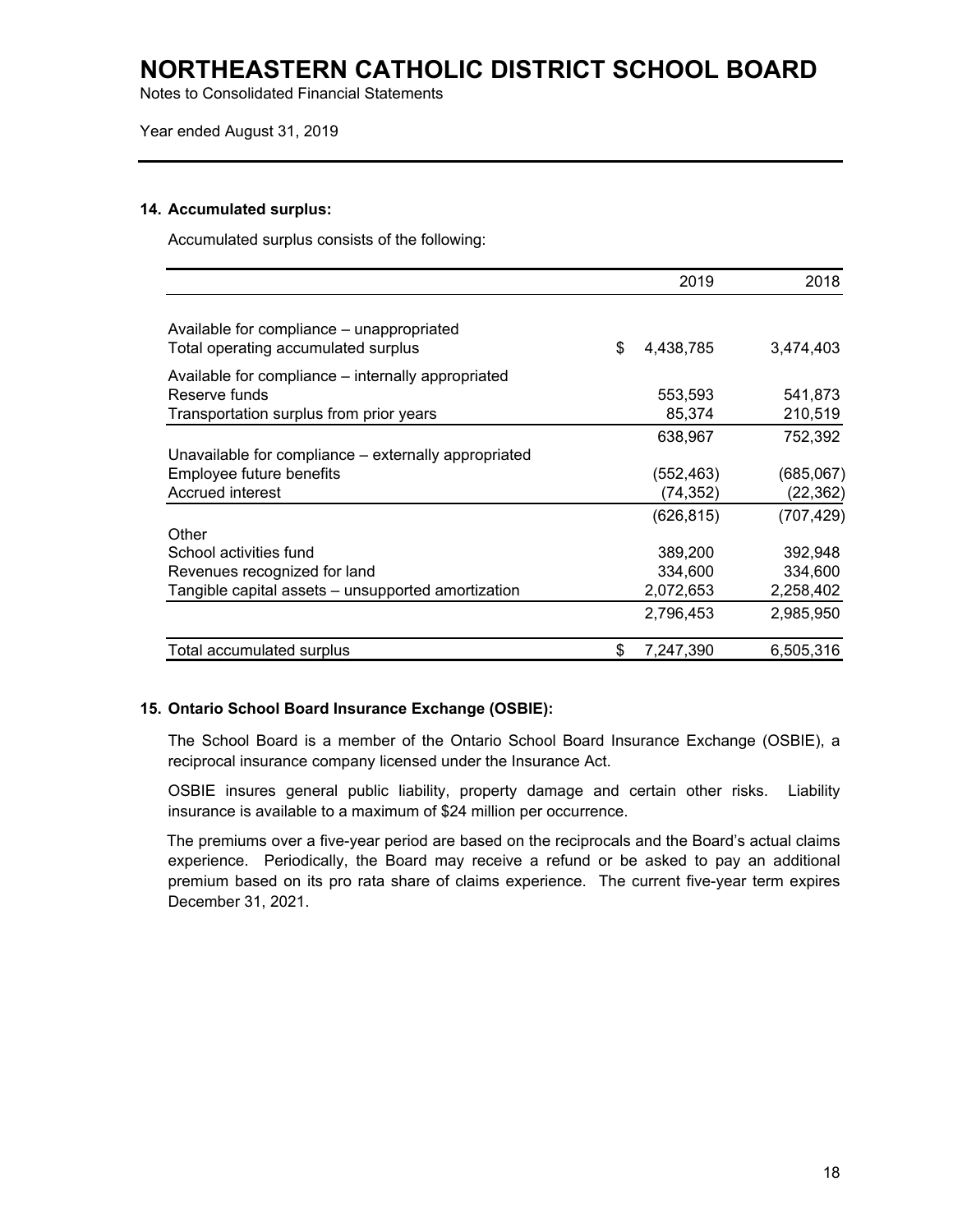Notes to Consolidated Financial Statements

Year ended August 31, 2019

#### **16. Partnership in Tri-Board Transportation Consortium:**

On April 26, 2005, the Board entered into an agreement with Conseil Scolaire Public du Nord-Est de l'Ontario and District School Board Ontario North East in order to provide common administration of student transportation in the Region. This agreement was executed in an effort to increase delivery efficiency and cost effectiveness of student transportation for each of the Boards. Under the agreement decisions related to the financial and operating activities of the Tri-Board are shared. No partner is in a position to exercise unilateral control.

The total Tri-Board transportation expenses are \$12,602,021 (2018 - \$12,024,135) and the Boards share is \$3,280,456 (2018 - \$3,181,648).

At year-end, the Board has a payable of \$245,570 (2018 - \$208,291) to the Consortium.

These transactions are in the normal course of operations and are measured at the exchange amount which is the amount of consideration established and agreed to by the partners.

### **17. Commitments:**

Lease and service agreements:

The Board has entered into various lease and service agreements. Minimum payments (including taxes excluding tax rebates) for the next five years are approximately as follows:

| 2020 | \$1,417,703 |
|------|-------------|
| 2021 | 374,433     |
| 2022 | 200,904     |
| 2023 | 69,752      |
| 2024 | 11,033      |
|      |             |

### **18. Contingent liabilities:**

The Board is contingently liable with respect to litigation and claims which arrive from time to time in the normal course of business. In the opinion of management, the liability that may arrive from such contingencies would not have a significant adverse effect on the consolidated financial statements of the Board.

### **19. Comparative information:**

The consolidated financial statements have been reclassified, where applicable, to conform to the presentation used in the current year. The changes do not affect prior year excess of revenue over expenses.